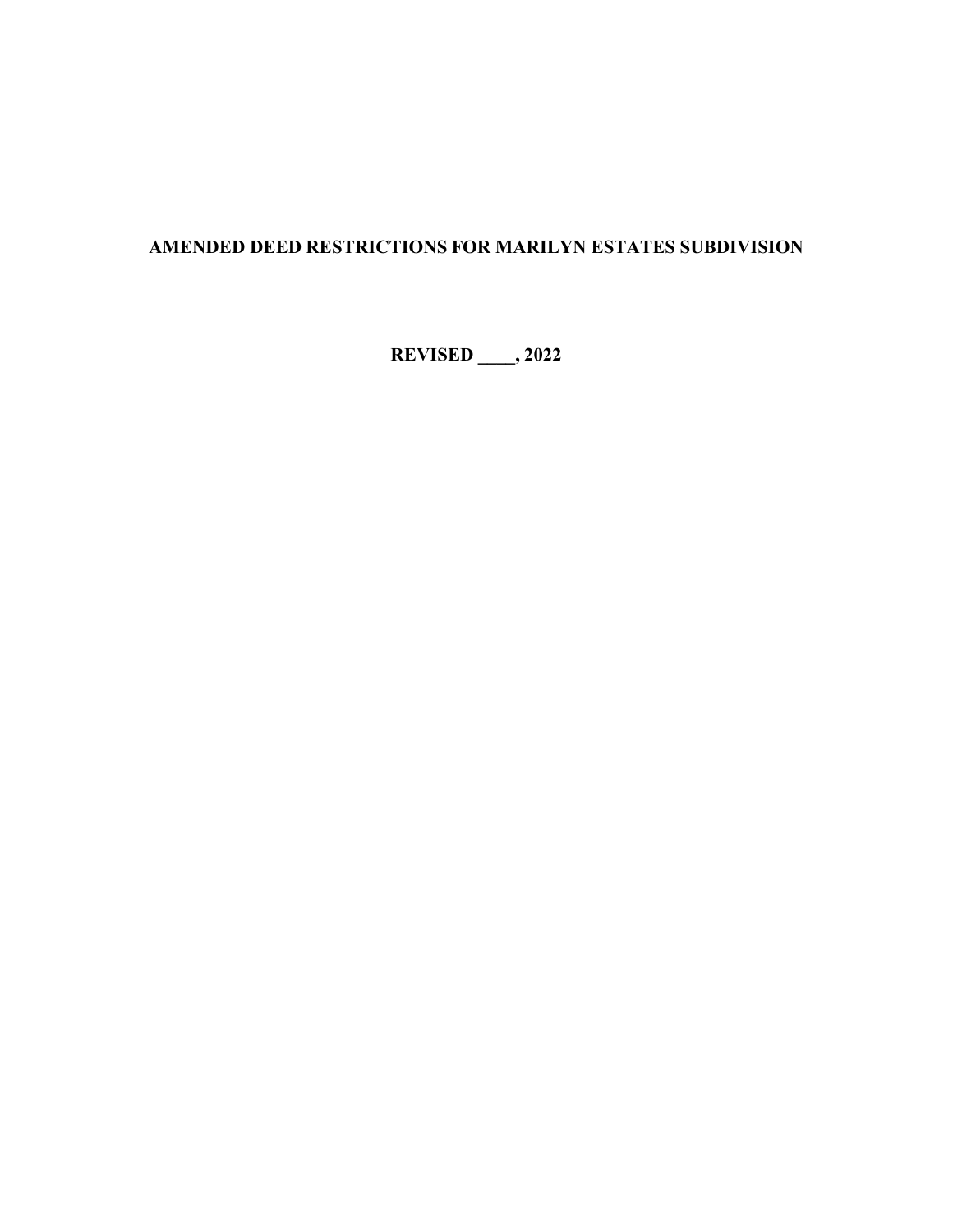| Section 15. STORAGE, STORAGE SHEDS, AND PORTABLE STORAGE CONTAINERS. 10 |
|-------------------------------------------------------------------------|
|                                                                         |
|                                                                         |
| Section 18. REPAIR, REMODELING, RECONSTRUCTION, OR CONSTRUCTION OF      |
|                                                                         |
|                                                                         |

# **TABLE OF CONTENTS**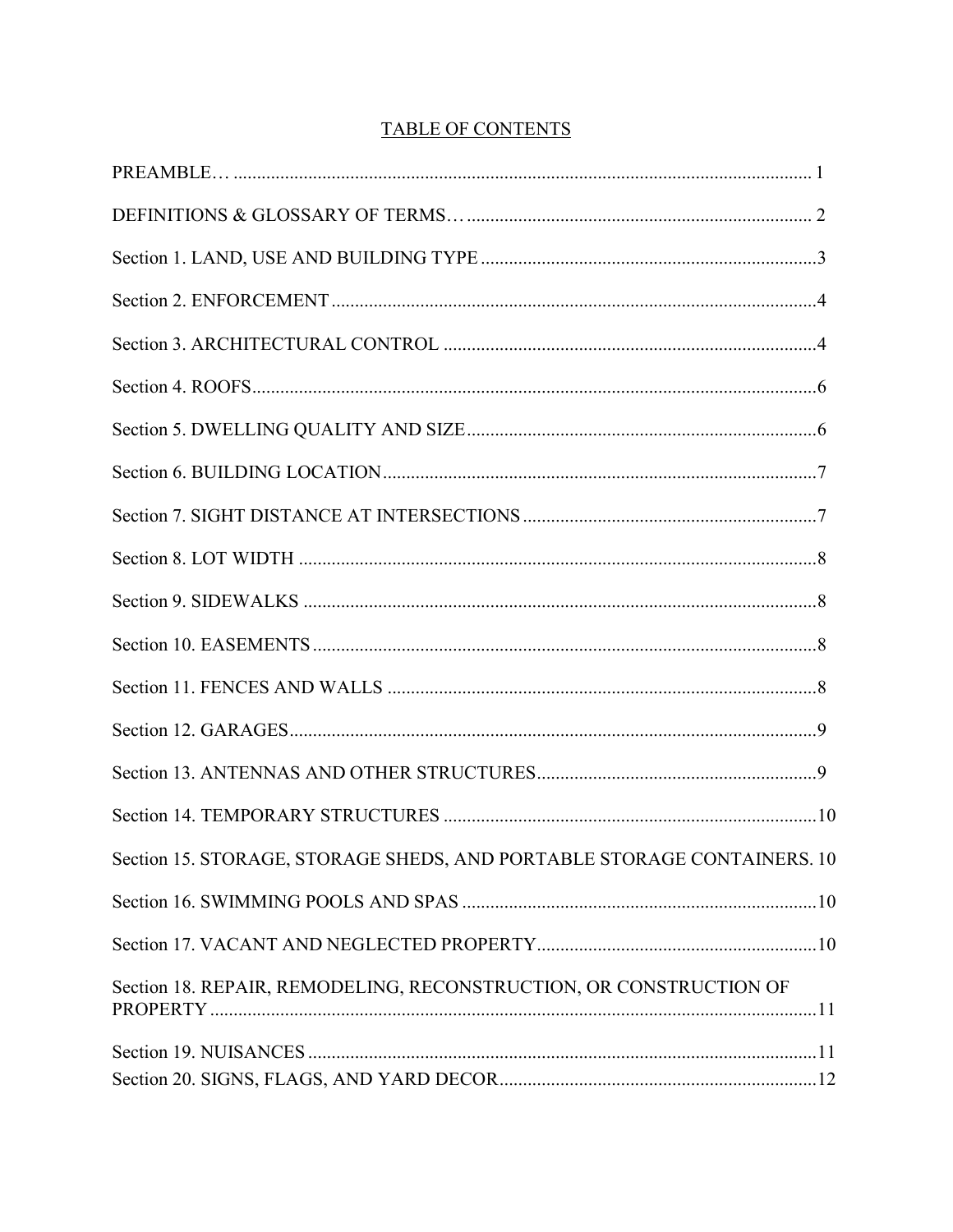| Section 22. TRAILERS, COMMERCIAL AND RECREATIONAL VEHICLES13      |
|-------------------------------------------------------------------|
|                                                                   |
|                                                                   |
|                                                                   |
|                                                                   |
| Section 27. AMENDMENTS AND CHANGE TO RESTRICTIONS AND COVENANTS16 |
|                                                                   |
|                                                                   |
|                                                                   |
|                                                                   |
|                                                                   |
|                                                                   |
|                                                                   |
|                                                                   |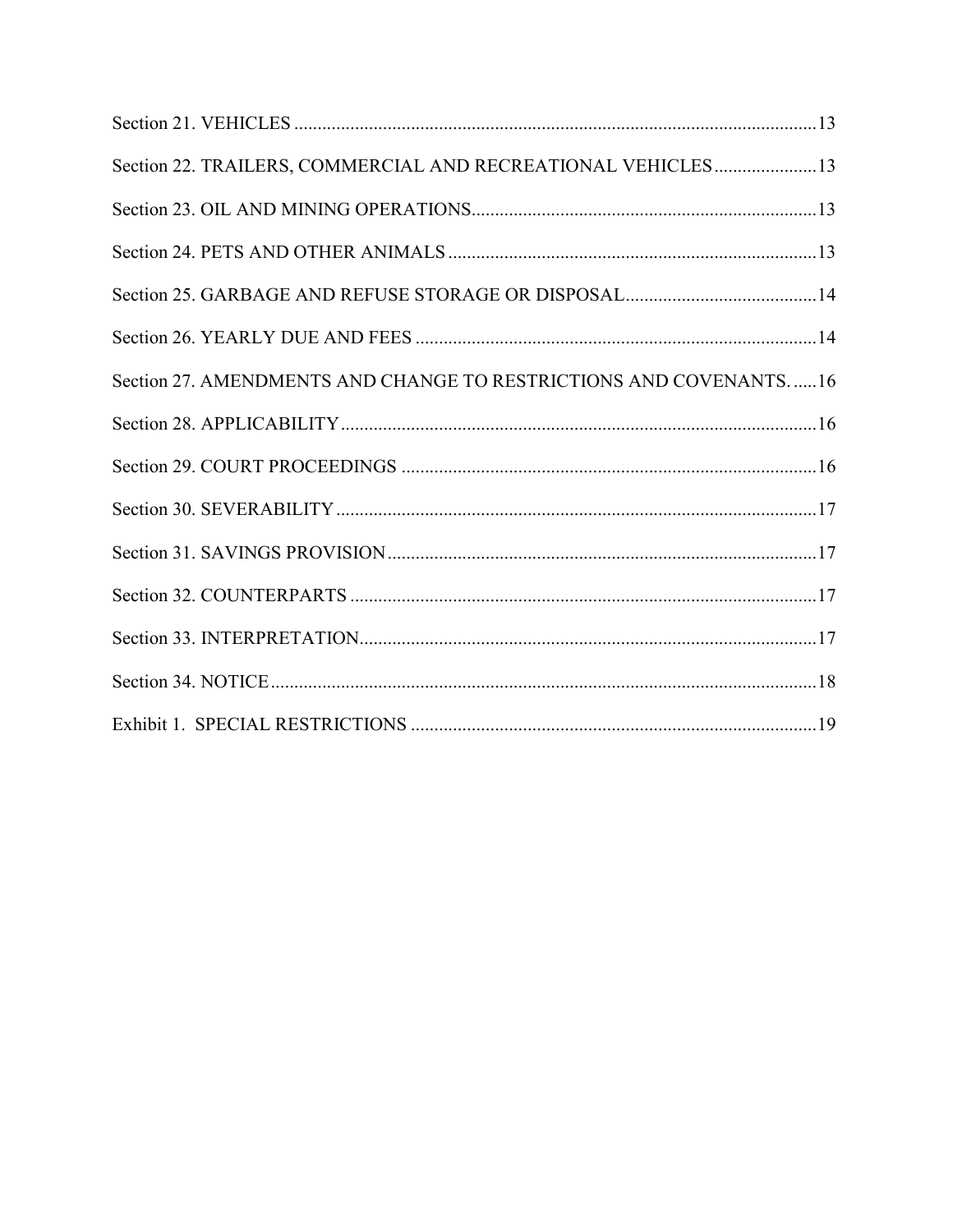#### **AMENDED DEED RESTRICTIONS FORMARILYN ESTATES SUBDIVISION**

THE STATE OF TEXAS

§<br>§<br>§

COUNTY OF HARRIS

#### **PREAMBLE**

It is the desire of a majority of the Owners (as defined herein) to amend the Marilyn Estates restrictions, covenants, and conditions in order to carry out a uniform plan for the improvement, sale, and use of all of the land in Marilyn Estates for the benefit of the present and future Owners. In so doing, a majority of the Owners hereby covenant and agree with each other to adopt the following restrictions to provide uniformity to the use, occupancy and conveyance of all property in Marilyn Estates.

The undersigned, being at least a simple majority of the Owners, hereby amend the covenants, conditions, and restrictions applicable to Marilyn Estates. When effective, this instrument supersedes the Amended, Restated and Consolidated Restrictions for Marilyn Estates Subdivision, Sections 1, 2, 3, 4, 5, 6, 7, 8, 9, and 10, as revised December 4, 2013. On and after the effective date hereof, any contract or deed which may have been heretofore or may be hereafter executed with regard to any of the Lots in Marilyn Estates shall conclusively be held to have been executed, delivered, and accepted on the following reservations, restrictions, covenants, and easements, whether or not said reservations, restrictions, covenants, and easements are set out in or referred to in said contract or deed.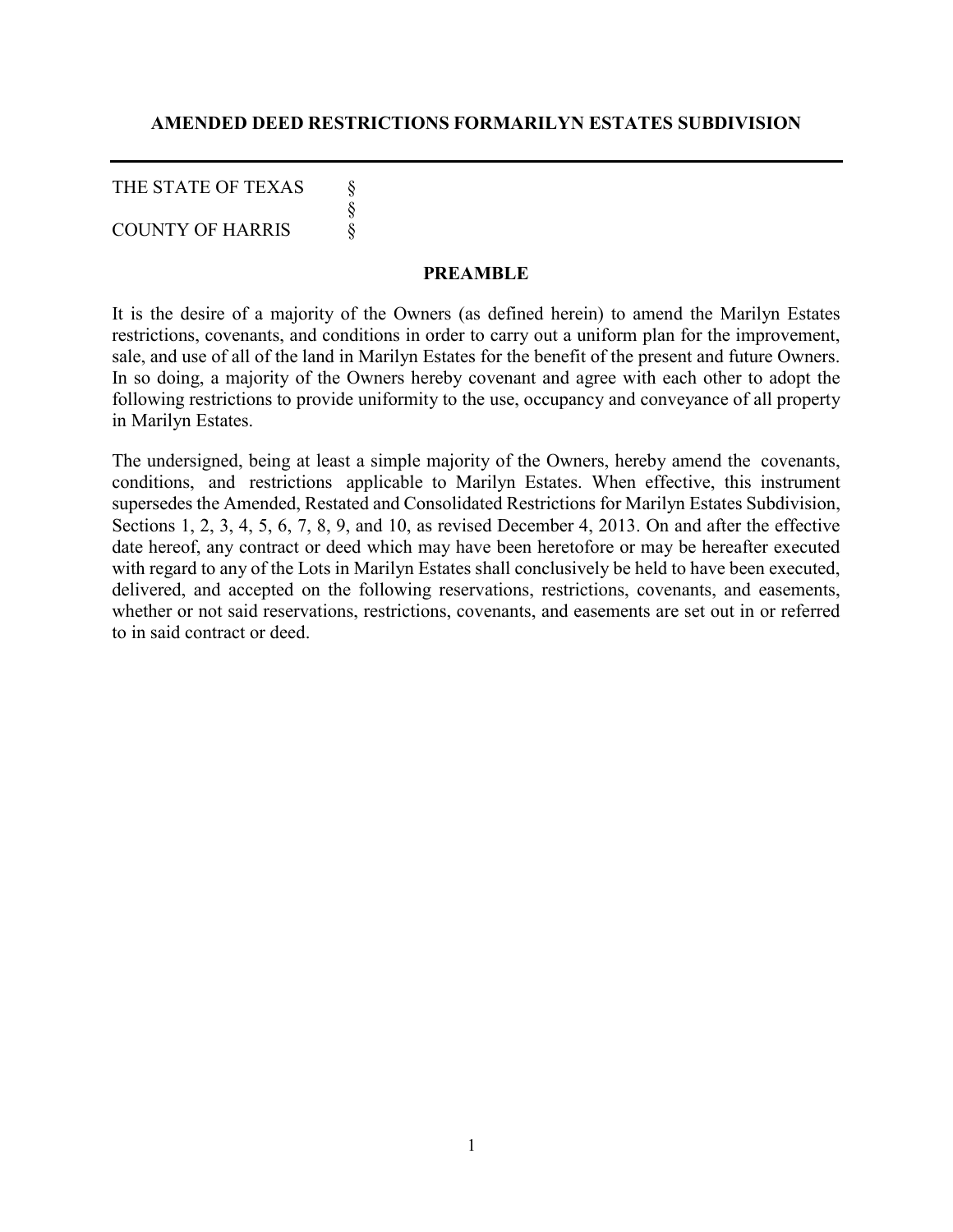#### **DEFINITIONS AND GLOSSARY OF TERMS**

"Assessments" shall mean and refer to the annual Association dues and any special assessments levied pursuant to Section 26 hereof for managing, maintaining, and operating the Common Area, for enforcing these Deed Restrictions, and for other purposes of the Association as set out in its Articles of Incorporation, Bylaws and these Deed Restrictions.

"Association" shall mean and refer to the Marilyn Estates Association, Inc., a nonprofit corporation created under the laws of the State of Texas. Membership in the Association shall be regulated according to the Articles of Incorporation, Bylaws and other governing documents of the corporation.

"Board Members" shall mean and refer to the Board of Directors of the Marilyn Estates Association.

"Common Area" means all property owned by the Association for the common use and benefit of the Owners, if any.

"Counterparts" means identical copies of portions of these Deed Restrictions individually approved by a majority of Owners of an original Section of Marilyn Estates andincluded within this instrument.

"Deed Restrictions" shall mean and refer to these Amended Deed Restrictions for Marilyn Estates Subdivision and the restrictions, covenants, and conditions contained herein.

"Dwelling" shall mean a building containing a group of rooms designed and equipped exclusively for use as permanent living quarters for only one (1) family at a time, and containing cooking, sleeping, and toilet facilities.

"Living Space" shall mean the climate-controlled area within a Dwelling used for living, sleeping, eating or cooking purposes and excluding such areas as closets, garages, attics, and utility spaces.

"Lot" shall mean and refer to any numbered Lot as per the Subdivision maps or plats of the Subdivision referred to above.

"Occupant" shall mean and refer to those presently residing and occupying the residence on a Lot.

"Owner" shall mean and refer to the record owner (whether one or more persons or entities) of a fee simple title to the surface estate in any Lot that is a part of the Subdivision and that is subject to these Deed Restrictions but excluding those having such interest merely as security for the performance of an obligation. The term "Owner" shall include all parties and persons owning property in Marilyn Estates and which voluntarily subject their property to such Deed Restrictions by: (1) recording an appropriate instrument in the Deed Records of Harris County,or (2) claiming under or through any party or person described in (1) above. An Owner may be different from an Occupant. An Occupant who is not an Owner does not necessarily have the same rights as an Owner.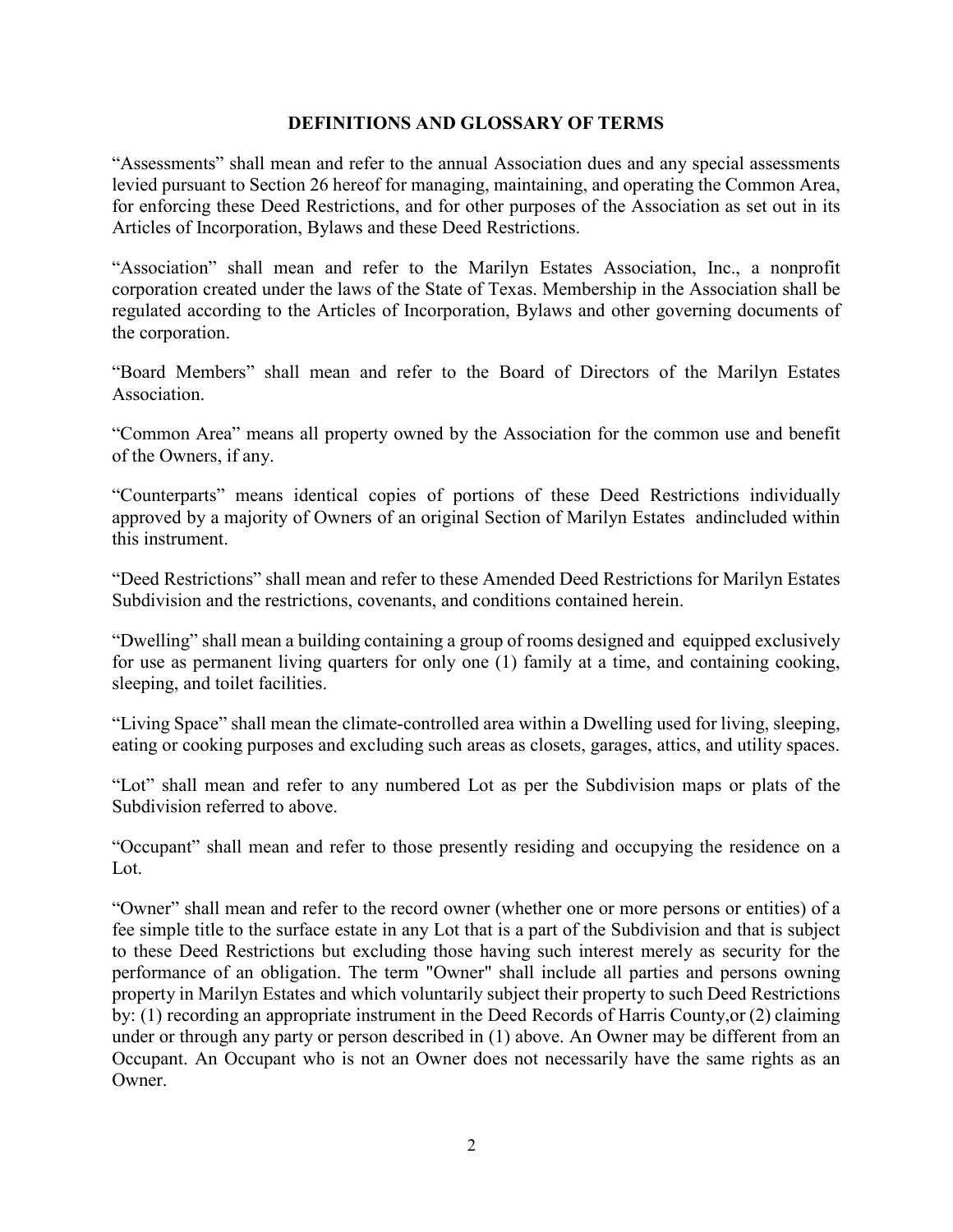"Residence" shall mean the primary Dwelling located on any Lot as opposed to an accessory building or other structure.

### Section 1. LAND, USE AND BUILDING TYPE

1.1 No Lot shall be used for any purpose except for single family residential purposes. Use of any Lot for a boarding house, halfway house, care facility, or business or commercial use is strictly prohibited. No more than two unrelated adults may occupy any Dwelling. Each Dwelling must have a useable garage. No structure shall be erected, altered, placed or permitted to remain on any Lot other than one detached single family Dwelling not to exceed two and one half (2½) stories in height and a private garage for not less than two (2) nor more than four (4) cars and a garage apartment or servant's quarters. No structure shall be erected forward of the front building line.

No Owner is permitted to use any part of their Lot as a hotel, as a timeshare (including through fractional ownership), for transient purposes, or for short-term rentals or leases. For purposes of this Section, "short-term" means a period of less than one-hundred eighty (180) days. An early cancellation or termination of a rental or lease that is intended to subvert the 180-day minimum is deemed a violation of this Section. Subleases are prohibited. Every lease shall be in writing. The Owner making such lease shall not be relieved from any obligations under these Deed Restrictions. The entirety of these Deed Restrictions applies to lessees.

Notwithstanding anything contained in these Deed Restrictions to the contrary, as long as the Owner resides upon the Lot, Owners may lease or sublease, for single family residential purposes, a room or portion of the Dwelling or secondary quarters on such Lot to a person related to the Owner by blood, marriage, or adoption.

Nothing in this Section prohibits a short-term leaseback, for a term not to exceed sixty (60) days, in which the Owner leases back the residence from a buyer to facilitate the sale of the Lot.

1.2 Additional use restrictions applicable to certain tracts or Lots in Sections Five (5) and Ten (10) only are included in Exhibit One (1) hereto.

1.3 Garage and yard sales are prohibited on consecutive weekends and from Monday through Thursday. Such sales are permitted for a maximum of two (2) non-consecutive weekends each calendar year. The Board of Directors may establish rules and standards for the conduct of such sales including rules regarding hours of operations, methods of advertising, and measures to prevent traffic disruption. Such standards may be enforced by requiring Owners desiring to conduct such a sale to seek and obtain prior approval and the issuance of a permit.

1.4 Owners shall comply with and adhere to all ordinances, regulations, and statutes of local, regional, and state governmental entities with authority over Marilyn Estates Association.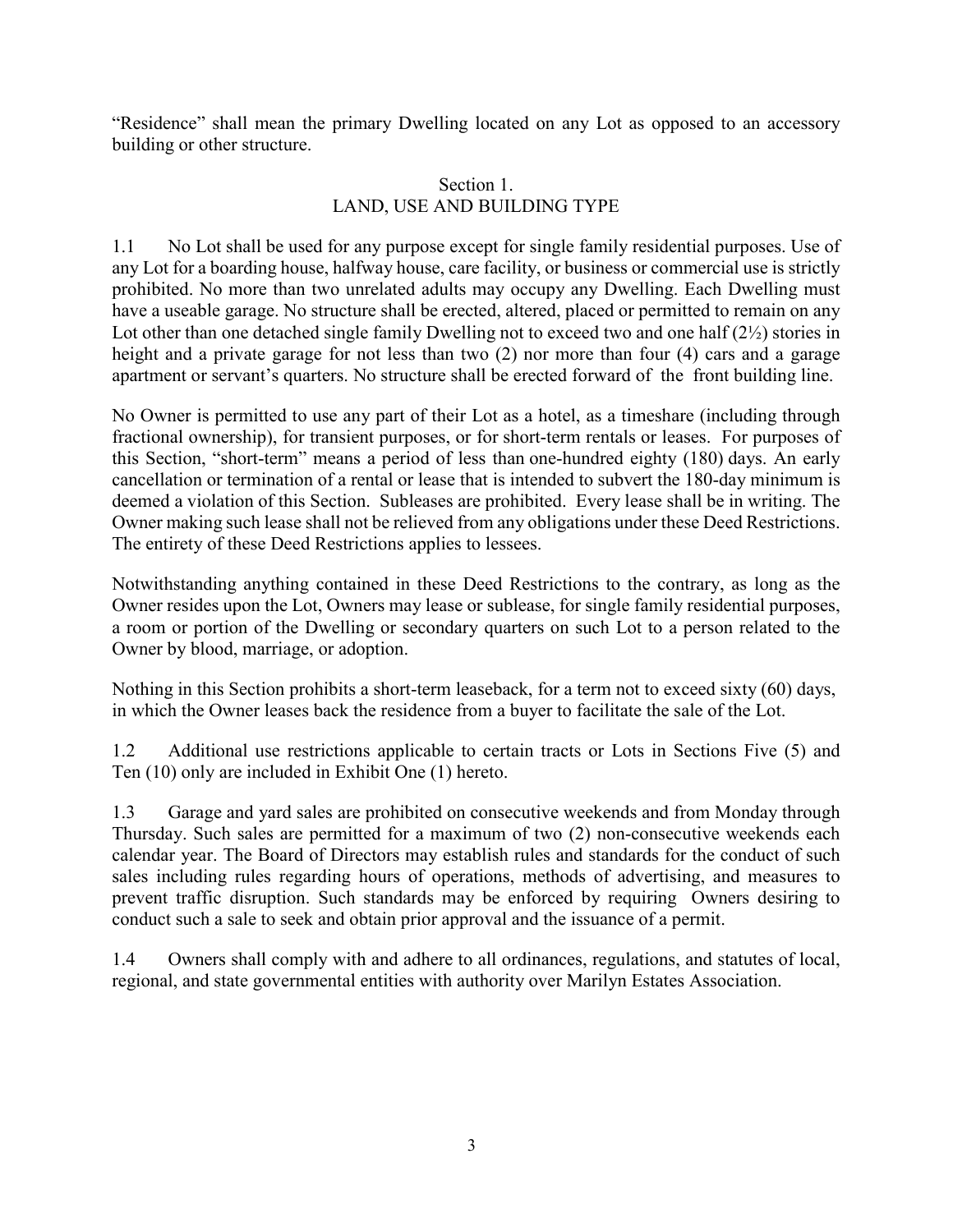#### Section 2. ENFORCEMENT

2.1 The responsibility for enforcement of these Deed Restrictions of Marilyn Estates shall be upon the Board of Directors (the "Board") of the Marilyn Estates Association. The Board shall be comprised of elected officers and directors as defined in the By- laws, and shall be ultimately controlled by the By-laws of the Marilyn Estates Association. No person may be a member of the Board unless they are an Owner of Marilyn Estates which has adopted these amended deed restrictions. The address of the Board shall be: P.O. Box 35144, Houston, Texas 77235, or such address as they may designate from time to time, and all notices to the Board or any committee thereof shall be sent to such address.

2.2 The President shall appoint, with advice and consent of the Executive Committee, members to a Deed Restriction/Enforcement Committee to monitor compliance with these Deed Restrictions. To ensure and enforce compliance with these Deed Restrictions, the Association is authorized and empowered, after notice under section 209.006 of the Texas Property Code, to the Owner, to assess fines, fees, or charges against an Owner for violations of these restrictions provided that:

- (1) such fines, fees, or charges are reasonable;
- (2) such fines, fees, or charges are applied uniformly.

Fines may be assessed on a one per violation or a one per day basis and may becumulative. Charges for attorney's fees, or contractors engaged to correct a violation, andcharged to the Association, may be passed on to the Owner. Administrative fees may be assessed to defray expenses to the Association for handling these charges. To secure paymentfor the fines, fees, or charges, a lien against the property may be established. The Association may further pursue any available legal and equitable remedies for noncompliance with these Deed Restrictions. The Association's failure to pursue available remedies shall not constitute a waiver.

### Section 3. ARCHITECTURAL CONTROL

3.1 No buildings, structures or other improvements, including but not limited to garages, outbuildings, temporary structures, driveways, sidewalks, roofs, roof replacements, pools, spas, fences, antennas, flagpoles, shall be commenced, constructed, erected, placed or maintained in the Subdivision, nor shall any exterior addition to or alteration thereto be made, unless and until the drawings and specifications, together with a site plan showing the location of all improvements (both existing improvements, if any, and the improvements covered by the drawings and specifications) with reference to property lines, building lines and easements have been submitted to and approved in writing by the Architectural Control Committee. Any modification of an existing structure, construction of a new structure, or change affecting the appearance of a Lot or the improvements thereto shall be presumed to require prior approval by the Architectural Control Committee.

3.2 The Architectural Control Committee is composed of not less than three members and not more than five members. The Board shall have the absolute power to replace any members at any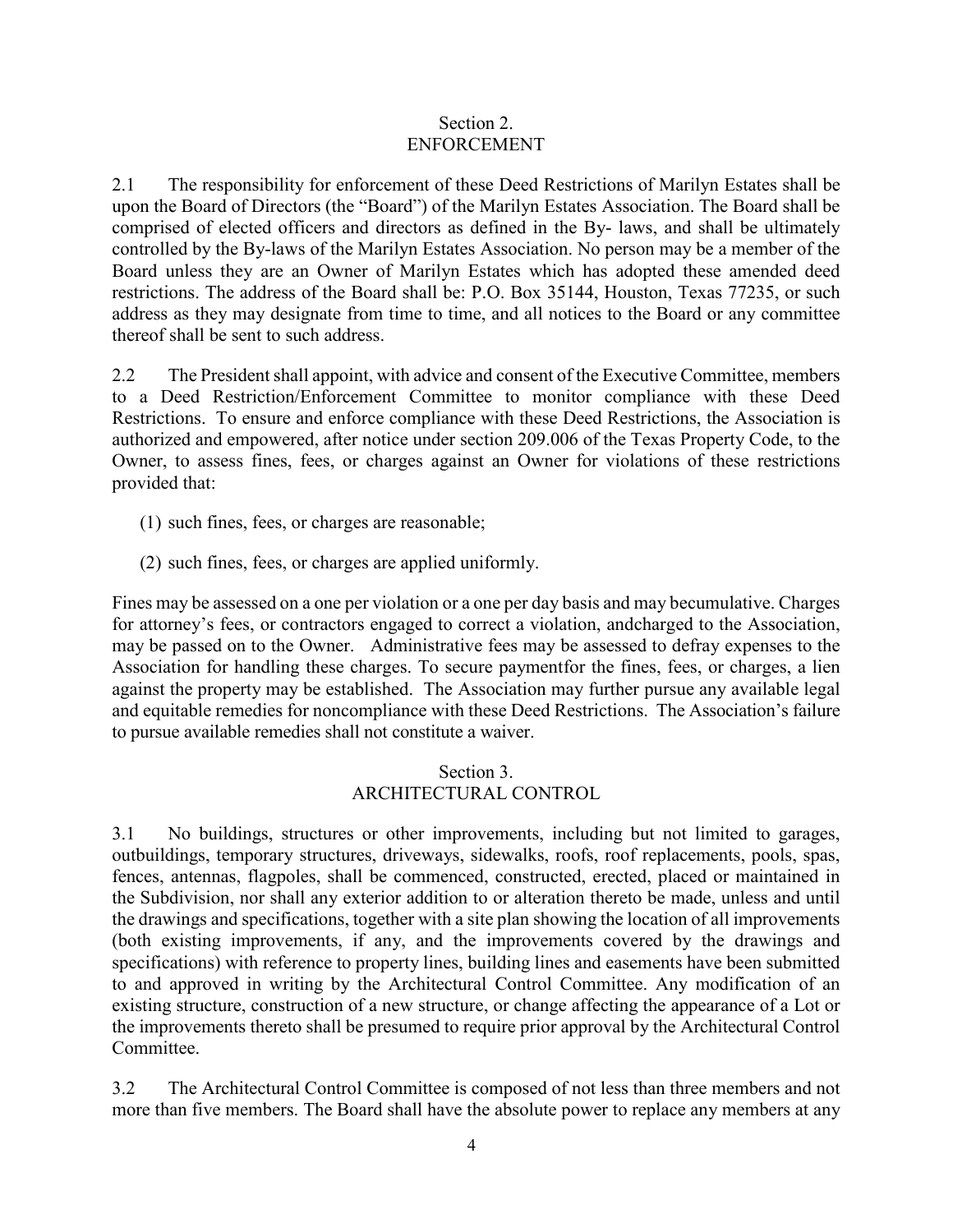time. The Board shall also have the power to confirm, amend, modify, or reverse any decision of the Architectural Control Committee. Neither the members of the Architectural Control Committee, nor its designated representative, shall be entitled to any compensation for services performed pursuant to this covenant. Any member of the Architectural Control Committee submitting plans regarding property owned by that member shall abstain from deliberations and voting regarding same.

3.3 The Architectural Control Committee shall have the authority to approve only those drawings which conformto and comply with these Deed Restrictions, and shall not have the authority in any circumstance to grant a waiver or variance of the Deed Restrictions. Any approvals by the Architectural Control Committee will meet at least the minimum standards and specifications required by the City of Houston. Power to grant waivers or variances is vested solely in the Board who shall act after recommendation by the Architectural Control Committee. All waivers and variances must be in writing signed by the members of the Board having the authority to grant the variance and be in recordable form. A majority of the Boardmay designate a representative to act for it.

3.4 The drawings and specifications submitted to the Architectural Control Committee shall specify, in such form as may be reasonably required, the nature, kind, shape, height, exterior color scheme, materials, and location of the proposed improvements or alterations thereto. The Architectural Control Committee shall meet and respond promptly. In the event the Architectural Control Committee fails to approve or disapprove the drawings and specifications within thirty (30) days after having actually received same, the drawings will be deemed to have been approved, except that no waiver or deviation from these Deed Restrictions will be permitted. Anyerrors or defects in or omissions from the drawings and specifications or the site plan submittedto the Architectural Control Committee shall be the responsibility of the owner of the Lot to which the improvements relate, and the Architectural Control Committee shall have no obligation to check for errors or defects in or omissions from any such drawings and specifications or site plan, whether the same relate to Lot lines, building lines, easements, usability, fitness for the purpose intended, or otherwise.

3.5 Without limitation of the powers herein granted, the Architectural Control Committee shall have the right to specify a limited number of acceptable exterior materials, colors and/or finishes that may be usedin the construction, alteration, maintenance or repair of any improvement, including, but not limited to, roofs, walls or fences. The Architectural Control Committee may from time to time promulgate guidelines known as the Architectural Control Committee Standards, establishing minimum acceptable construction standards as to items such as, but not limited to, construction of sidewalks, driveways, fences, landscape walls, devices for generation ofelectricity, rain water collection devices, and flag poles. (This list is intended to be illustrative rather than exclusive.) However, such guidelines will serve as a minimum standard only and the Architectural Control Committee shall not be bound thereby.

3.6 Where not otherwise specified herein, the Architectural Control Committee also shall have the right to specify requirements for each building site as follows: minimum setbacks, driveway access to adjacent streets; the location, height and extent of fences, walls or other screening devices and theorientation of structures with respect to streets, walks and structures on adjacent property. The Architectural Control Committee shall have full power and authority to reject any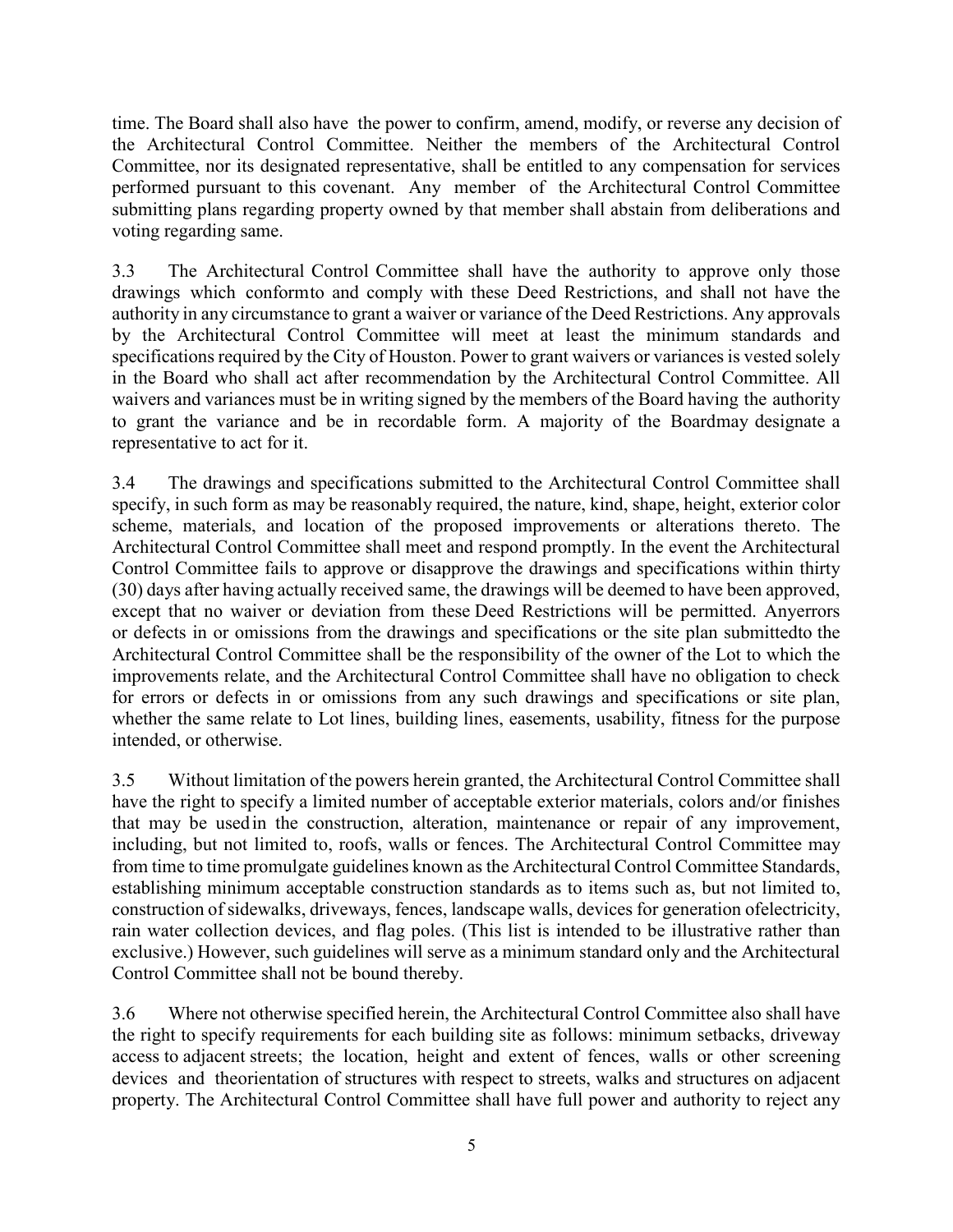drawings and specifications that do not comply with the restrictions herein imposed to meet its minimum construction requirements or architectural design requirements or that might not be compatible, in its judgment, with the overall character and aesthetics of the Subdivision. Completion of any construction prior to Architectural Control Committee approval shall not constitute a defense to any suit for enforcement of these Deed Restrictions.

3.7 Any plan or project submitted to the Architectural Control Committee shall comply with and adhere to all ordinances, regulations, and statutes of local, regional, and state governmental entities with authority over Marilyn Estates Association. Owners agree that Marilyn Estates Association, its officers, agents, and volunteers are not responsible for an Owner's compliance with applicable ordinances, regulations, and statutes, which is the sole responsibility of the Owner.

#### Section 4. ROOFS

4.1 Any proposals for the construction of, or repair to, or replacement of a roof must be submitted to, and approved in writing by, the Architectural Control Committee prior to commencement of the repair or replacement. New roofs, replacement roofs, and roof repairs (except emergency repairs) shall be approved by the Architectural Control Committee.

4.2 Notwithstanding the above, an emergency repair of a roof that (1) affects less than twenty percent (20%) of the total surface area of the roof, (2) does not alter the pitch, color, design, type of materials, or composition of the roof as originally constructed, and (3) is otherwise in compliance with all then-existing Deed Restrictions and Architectural Control Committee standards for roof construction, may be commenced without prior written approval by the Architectural Control Committee. Within 30 days of completion of such a repair, written notice and description of the repair shall be provided to the Architectural Control Committee. If the completed repair is found to be in noncompliance with the then-existing Deed Restrictions or the Architectural Control Committee Standards, a notice to that effect shall be sent by the Architectural Control Committee to the Owner.

## Section 5. DWELLING QUALITY AND SIZE

5.1 The ground floor area for a residence exceeding one story in height shall be not less than 1,500 square feet, excluding garage. The ground floor area for a one (1) story residence shall be not less than 2,000 square feet, excluding garage. The exterior wall material of the main residence structure of all Lots shall not be less than fifty-one percent (51%) masonry. Nowindow air conditioners visible from a street shall be permitted. Fiber-cement siding materials having a smooth or simulated wood grain appearance shall not be considered as"masonry" for purposes of satisfaction of this requirement.

5.2 With the exception of unfinished attic space, no Dwelling may exceed two and one half (2½) stories. The maximum framed area, as defined by the Architectural Control Committee Standards, of a Dwelling shall not exceed 65% of the area of the Lot. No Dwelling may exceed thirty-five feet (35') in height when measured from the floor level of the lowest livable space to the highest roof line of the structure.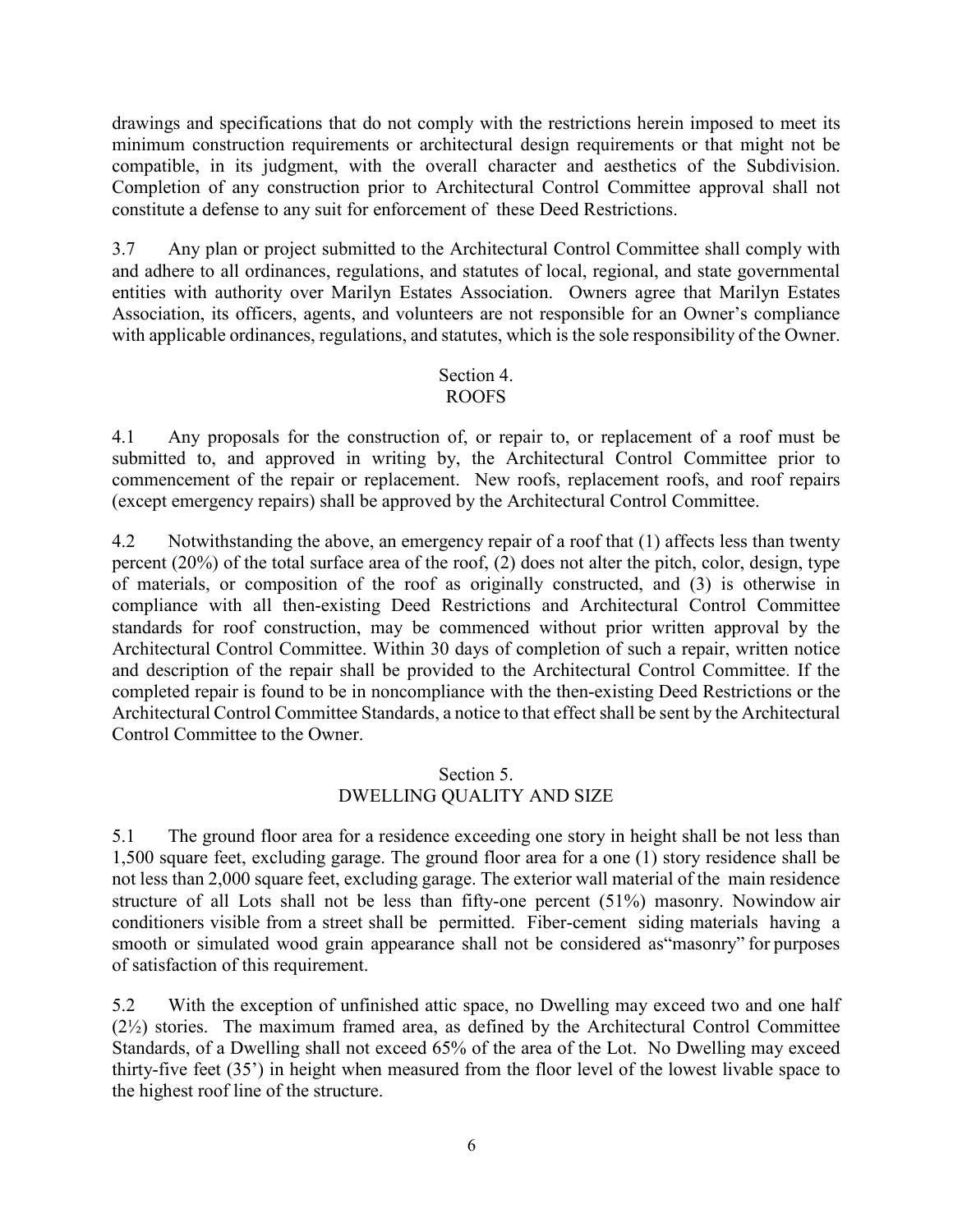## 5.3 Maximum Impervious Lot Coverage:

No more than 50% of the area forward of the front building line may be covered by impervious material. No more than 40% of the total Lot may be covered by a Dwelling. No more than 65% of the total Lot may be covered by impervious material. Impervious material includes structures, concrete, and pavers. The impervious area of wood decks and grasscrete shall only be calculated as 50% of their actual area. Swimming pools (water surface only), gravel, artificial turf, mulch, and sand shall not qualify as impervious materials. Impervious material covered by pervious material qualifies as impervious material.

#### Section 6. BUILDING LOCATION

6.1 No building shall be located on any Lot nearer to the front Lot line or nearer to the side street Lot line than the minimum building setback line shown on the recorded plat. No building shall be located nearer than five feet (5') to any interior Lot line, except that a garage or other permitted accessory building located seventy feet (70') or more from the front property line which may be a distance of three feet (3') from an interior Lot line.

6.2 No building other than garages may be closer than ten feet  $(10)$  to the rear property line and no building, even of a temporary nature, may be placed in utility easements. For the purpose of this covenant, eaves, steps and unroofed terraces shall not be considered as part of a building, providing however, that this shall not be construed to permit any portion of the structure on the Lot to encroach upon another Lot or any utility easement.

6.3 No play structure or fixed playground equipment may be located forward of the minimum building setback line.

6.4 Additional building location requirements applicable to Section Five (5) and Section ten (10) only are contained in Exhibit One hereto.

## Section 7. SIGHT DISTANCE AT INTERSECTIONS

7.1 No fence, wall, hedge, shrub or planting which obstructs sight lines at elevations between two feet (2') and six feet (6') above the roadways shall be placed or permitted to remain on any corner Lot within the triangular area formed by the street property lines and a line connecting them at points twenty-five feet (25') from the intersection of the street lines, or in the case of a rounded property corner from the intersection of the street property lines extended. The same sight-line limitations shall apply to any Lot within ten feet (10') from the intersection of a Street property line with the edge of a driveway or alley pavement. No tree shall be permitted to remainwithin such distances of such intersections unless the foliage line is maintained at sufficient height to prevent obstruction of such sight lines.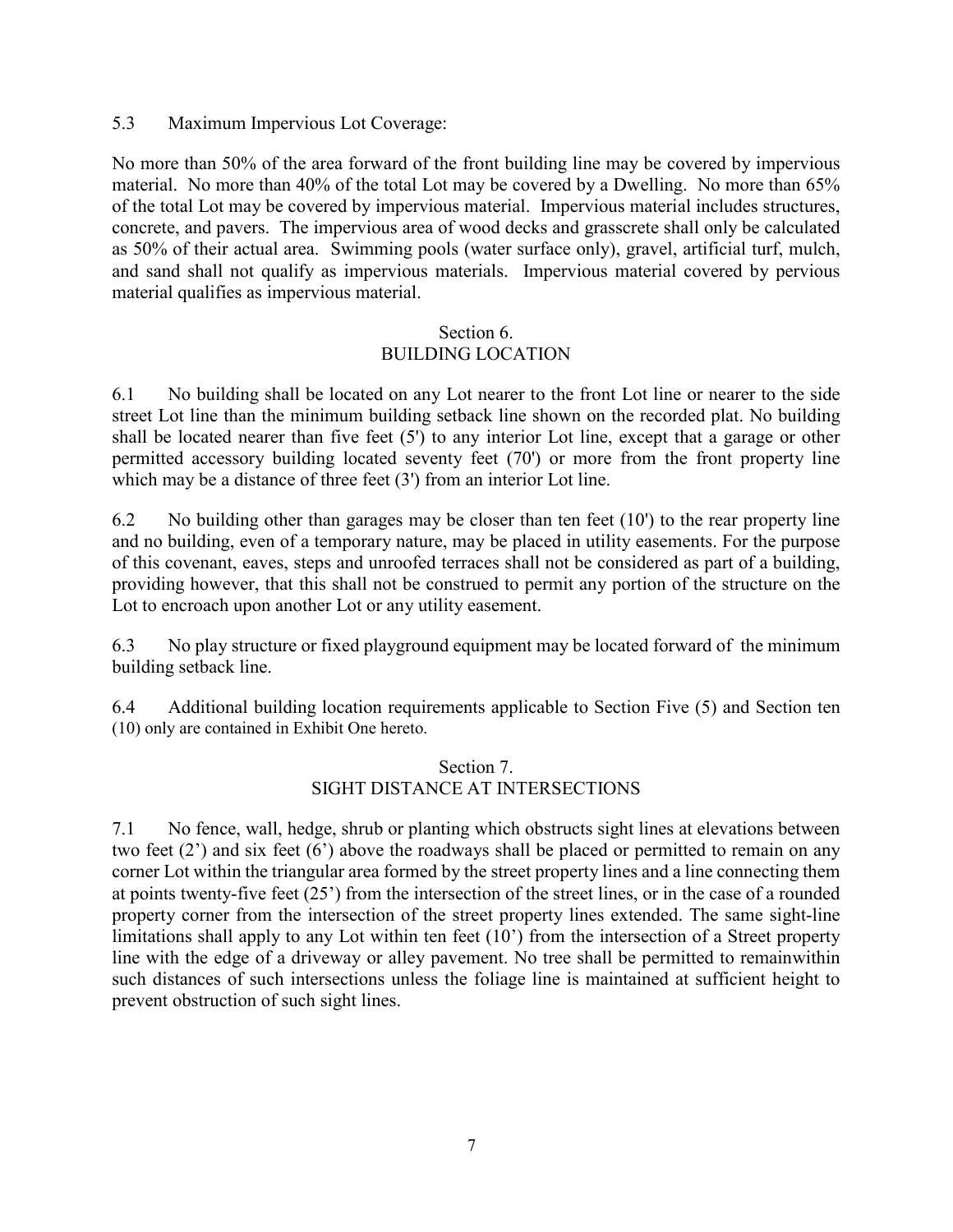### Section 8. LOT WIDTH

8.1 No Dwelling shall be erected or placed on any Lot having a width of less than sixty-five feet (65') at the minimum building setback line. No platted residential Lot may be subdivided.No more than two, adjacent platted residential Lots may be combined for the purpose of creating a single home site provided that all existing utility easements and other servitudes are maintained and observed.

# Section 9.

## SIDEWALKS

9.1 Concrete sidewalks shall be constructed continuously along all front and side streets adjacent to all Lots. The sidewalk shall be installed as a part of the improvements placed uponthe Lots, and shall be located between the Lot lines and the curb lines. The exact locations, grades, widths and specifications of the sidewalks shall be as required by the City of Houston.An aerial easement eight feet (8') high above and to the full width of the sidewalk shall be maintained by each Owner, free and clear of trees, branches and shrubs, adequate to allowtwo people to walk abreast unimpeded on the sidewalk.

#### Section 10. EASEMENTS

10.1 Easements for installation and maintenance of utilities are reserved as shown and provided for on the recorded plat.

## Section 11. FENCES AND WALLS

11.1 Fences and walls shall not be more than eight feet (8') in height. Fences and walls may extend to the interior Lot line, but shall not be forward of the front building line. On corner Lots, walls and fences shall not be placed outside of the side building line. However, corner Lots adjacent to the southbound side of Chimney Rock may place fences and walls two feet from the western border of the southbound Chimney Rock sidewalk after submission and approval of plans, as described herein, by the Architectural Control Committee.

11.2 Walls are to be constructed of brick and mortar on a reinforced concrete base of a design and choice of materials and color approved by the Architectural Control Committee. New and replacement fences are to be constructed of materials, color, and design approved by the Architectural Control Committee.

11.3 The provision, maintenance, and repair of fences and walls shall be the responsibility of the Owner. Damaged or deteriorated fences shall be repaired, replaced (after submission and approval of plans as described herein), or removed in their entirety.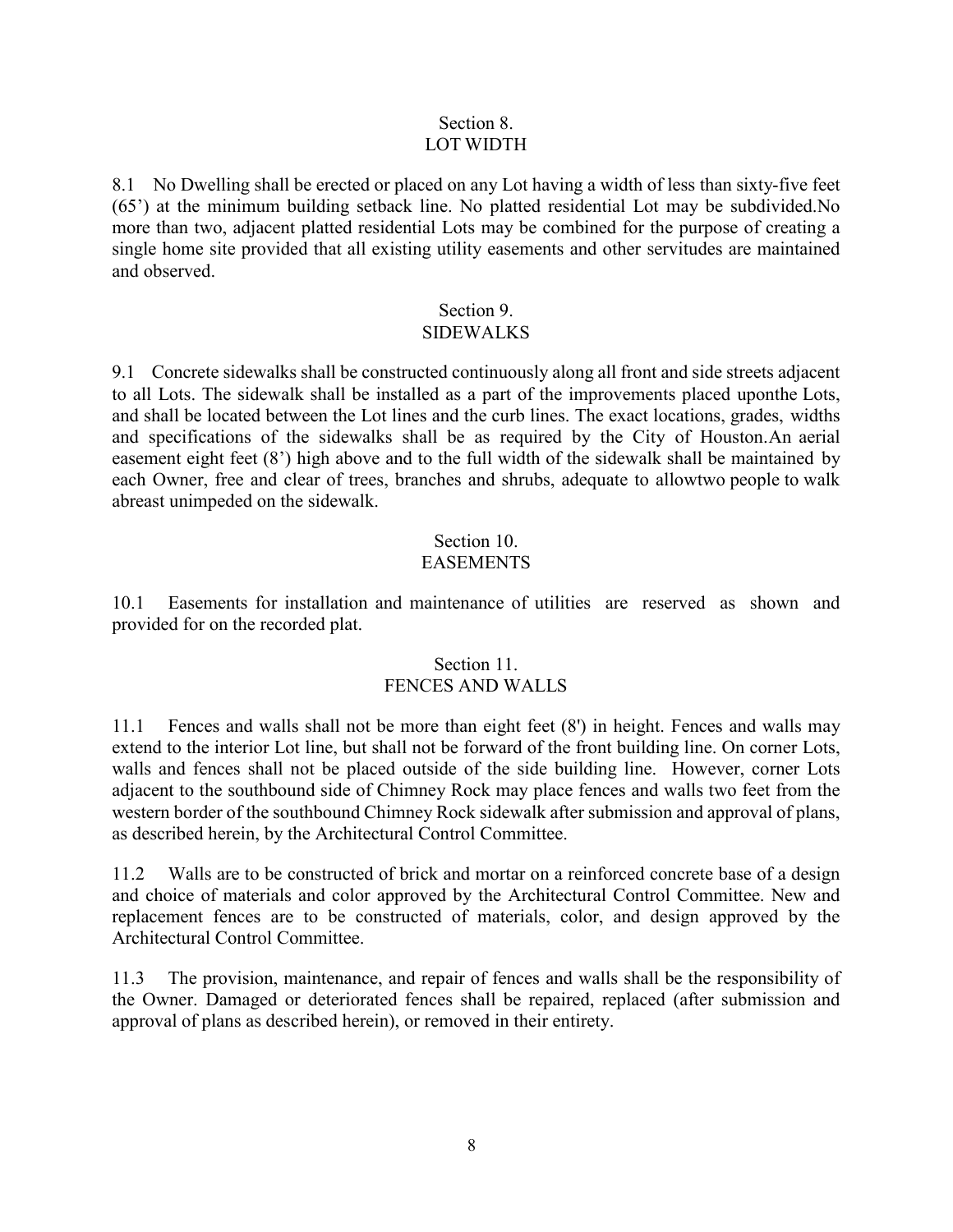## Section 12. **GARAGES**

12.1 Garages Required – As stated at Section 1.1 above, each Dwelling must have a useable private garage capable of accommodating not less than two (2) nor more than four (4) cars. Such garage must be equipped with an operable door of not less than eight feet (8') in width to allow vehicular access to each parking space or bay.

12.2 Location - As stated at Section 6.1 above, a garage or other permitted accessory building may be located seventy feet (70') or more from the front property line may be a distance of three feet (3') from an interior Lot line. As stated at Section 6.2 above, a garage may be less than ten feet (10') from a rear property line provided that (a) it is not less than three feet (3') from that property line and (b) the garage does not encroach upon a utility easement. Additional location requirements applicable to certain Lots in Section Five (5) and Section ten (10) only are contained at Exhibit 1 hereto.

12.2 Conversion - Conversion of, or change in, use of a garage or permitted accessory building is prohibited if the resulting structure or use is in violation of the building location requirements or if such conversion results in the property not meeting the requirement of Section 1.1 and 12.1 above that a useable garage exist on each improved residential Lot. Any change to the appearance or use of an existing garage must be approved by the Architectural Control Committee.

12.3 Use – As stated at Section 14.1 herein, no garage shall be used on any Lot at any time as a residence either temporarily or permanently.

12.4 Garage Apartments – Subject to the above and to Architectural Control Committee approval, one only garage apartment may be added attached to or above the vehicular storage space. Occupation of such a garage apartment shall not be considered as "residential use" for purposes of Section 12.3 above.

## Section 13. ANTENNAS AND OTHER STRUCTURES

13.1 No antenna towers, dish-type antennas or similar devices greater than one meter in diameter shall be installed, placed,erected or located in the Subdivision without the prior approval of the Architectural Control Committee. Antennas equal to or less than one meter in diameter shall be installed where they cannot be viewed from the street unless doing so would unreasonably delay or prevent installation, maintenance or use; unreasonably increase the cost of installation, maintenance, or use; or preclude reception of an acceptable qualify signal. In no event shall any antenna height exceed the distance to the nearest property line so that in the event it should fall, it will be wholly confined within the Lot.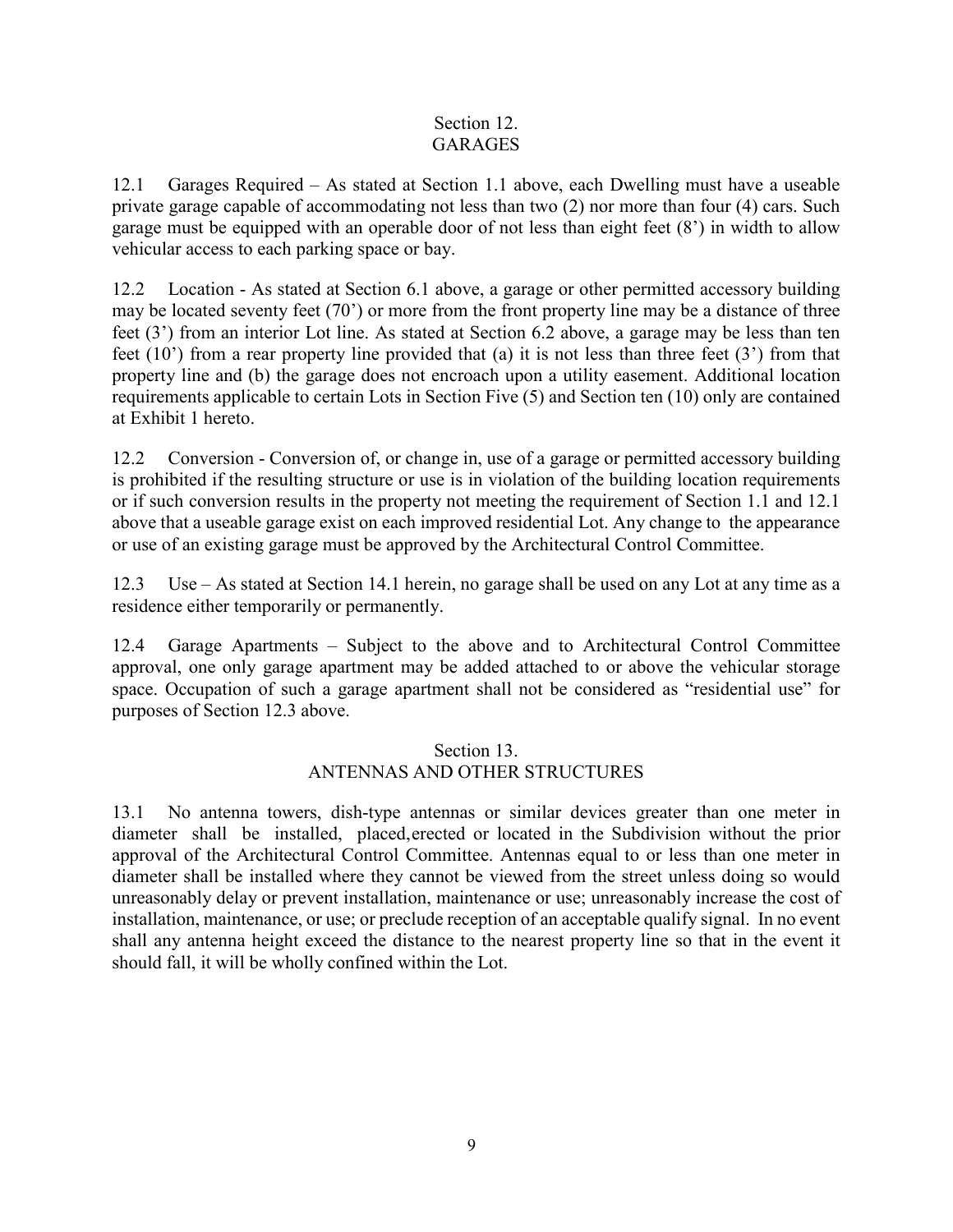#### Section 14. TEMPORARY STRUCTURES

14.1 No structure of a temporary character, trailer, recreational vehicle, basement, tent, shack, garage, barn or other outbuilding shall be used on any Lot at any time as a residence either temporarily or permanently.

### Section 15.

## STORAGE, STORAGE SHEDS, AND PORTABLE STORAGE CONTAINERS

15.1 Storage sheds will be permitted only if (1) they are not visible from a street and (2) they do not exceed ten feet (10') in height. However, storage sheds located on corner Lots may be visible from a street if approved by the Architectural Control Committee. Nothing shall be stored upon a Lot in violation of either federal or state law or City of Houston ordinances.

15.2 Temporary storage containers exceeding five hundred (500) cubic feet in capacity may only be placed on a driveway. If any portion is forward of the front building line, it is limited toa placement not to exceed 14 consecutive days. If placed behind the front building line, the container may be placed a maximum of 1 month.

15.3 In case of damage to the main residence arising from fire, storm, other causes, or significant remodeling, preservation of personal items by such containers while repairs or reconstruction is underway may be permitted for a longer period by the Association if formally requested by the Owner.

## Section 16. SWIMMING POOLS AND SPAS

16.1 No swimming pools or spas shall be erected or constructed on any Lot forward of the building line or within any easement. All swimming pools and spas will be fenced and screened from view from the street. Pools and spas shall comply with all applicable laws and ordinances regarding safety and sanitation.

## Section 17. VACANT AND NEGLECTED PROPERTY

17.1 All structures and Lots, whether occupied or not, must be well maintained and yards must be regularly cut and cared for. Should any structure or Lot be neglected or abandoned, the Association reserves the right to protect the way of life and property values in the Subdivision by such measures as it deems necessary, including, but not limited to mowing, trimming, painting, repairing or raking, and such costs will be assessed against the Owner or applied as a lienagainst the property. All Owners waive all causes of action in damages, trespass or otherwise and grant immunity to the Association for any acts done under this Section. The Association maycharge a reasonable administrative fee to remedy situations which violate this Section. "Neglected" shall mean a structure or Lot that is unkempt, storing or accumulating trash or junk, attracting pests of any type, or displaying physical signs of poor maintenance. Examples of neglect include, but are not limited to, grass taller than six inches (6"), rotting fascia, falling gutters, mold/mildew, and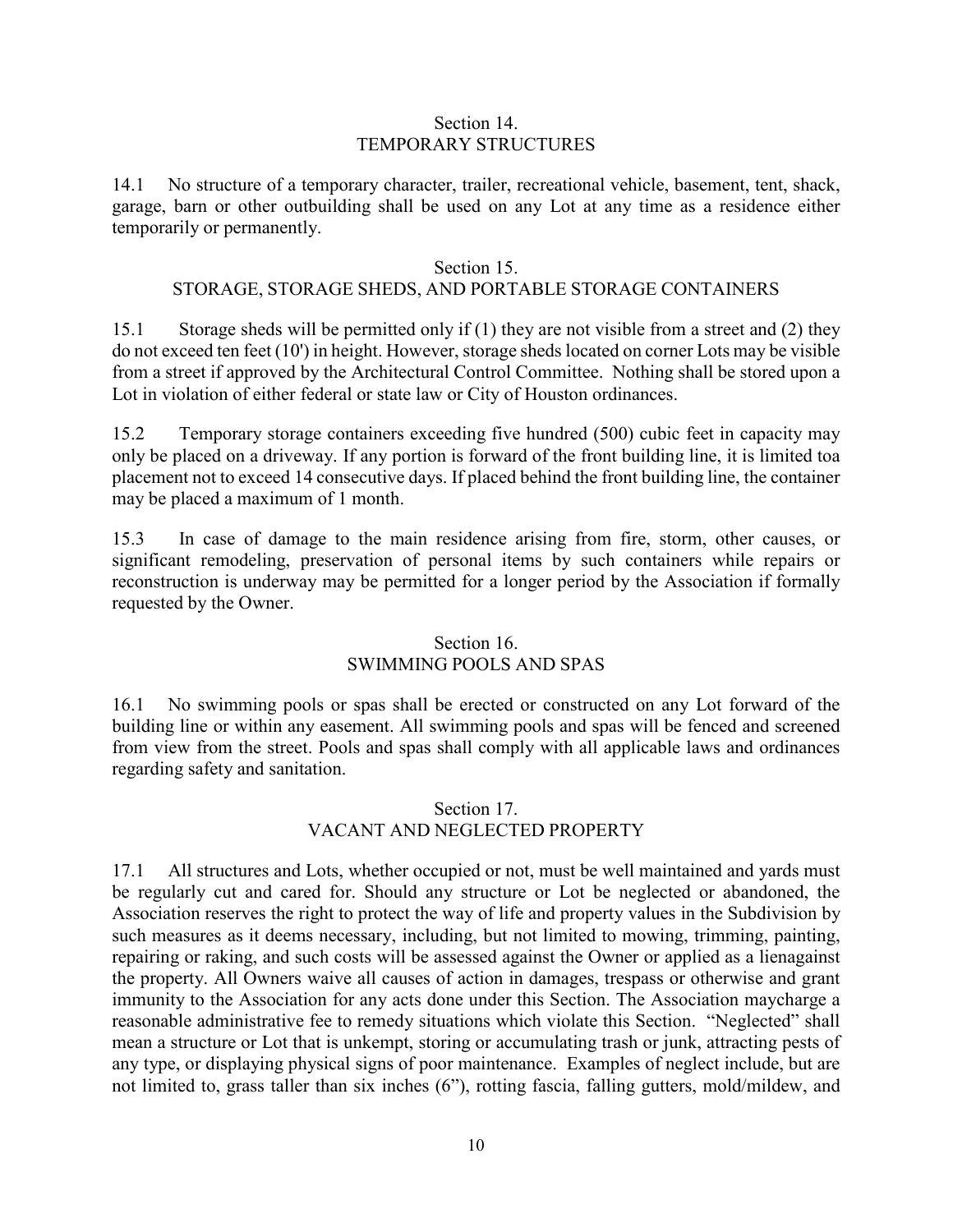deteriorating fencing. Whether a structure or Lot is neglected is subject to the sole discretion of the Board.

# Section 18.

# REPAIR, REMODELING, RECONSTRUCTION, OR CONSTRUCTION OF PROPERTY

18.1 In the event of damage or destruction by fire or other casualty to any Lot or improvement thereon, the owner shall secure the property immediately and commence repair, rebuilding or removal of such improvements within one hundred twenty days (120) from the date of the occurrence, and shall maintain continuous work until completed.

18.2 A project involving major construction, reconstruction, or remodeling once commenced must proceed to completion without interruption unless there are circumstances beyond the control of the remodeler or general contractor.

18.3 A debris container, commonly called a "dumpster" or "skiff," if employed, shall beplaced on the driveway behind the front building line or as far from the street as possible. If the debris can be windblown, the debris container or debris pile must be equipped with a containment means such as a net or cover to prevent debris from being blown over the neighborhood

18.4 Major construction/reconstruction will require guidance and approval by the Architectural Control Committee as to site management—appearance, fencing, storage of personal property, public safety, debris storage and removal, mowing and edging, etc.—duringthe construction period.

# Section 19.

## NUISANCES

19.1 No nuisance shall ever be erected, placed or suffered to remain upon any property in the Subdivision, and no owner of or resident on any property in the Subdivision shall use, maintain or fail to maintain the same so as to endanger the health or disturb the reasonable enjoyment of any other owner or resident. The Board is hereby authorized to determine what constitutes a violation of this restriction. No door to door soliciting for the purpose of selling goods or services of any type will be permitted without prior consent of the Board.

19.2 All alarm systems will comply with the applicable requirements of the City of Houston and shall be equipped with a timer such that if tripped, the siren or audible signal will automatically turn off after a period not to exceed 30 minutes after the siren or signal commences.

19.3 Noise and sound levels of machinery, televisions, or audio devices may not exceed the levels established by any applicable ordinance or other governmental standard. Operation of devices such as power tools, power lawn maintenance equipment, entertainment equipment, or other mechanical device or machinery audible upon adjacent properties which comply with applicable laws regarding sound output and are not otherwise unduly or unnecessarily disruptive or annoying are generally permitted during the hours of 7:00 AM to 8:00 PM but not before sunrise nor after sunset.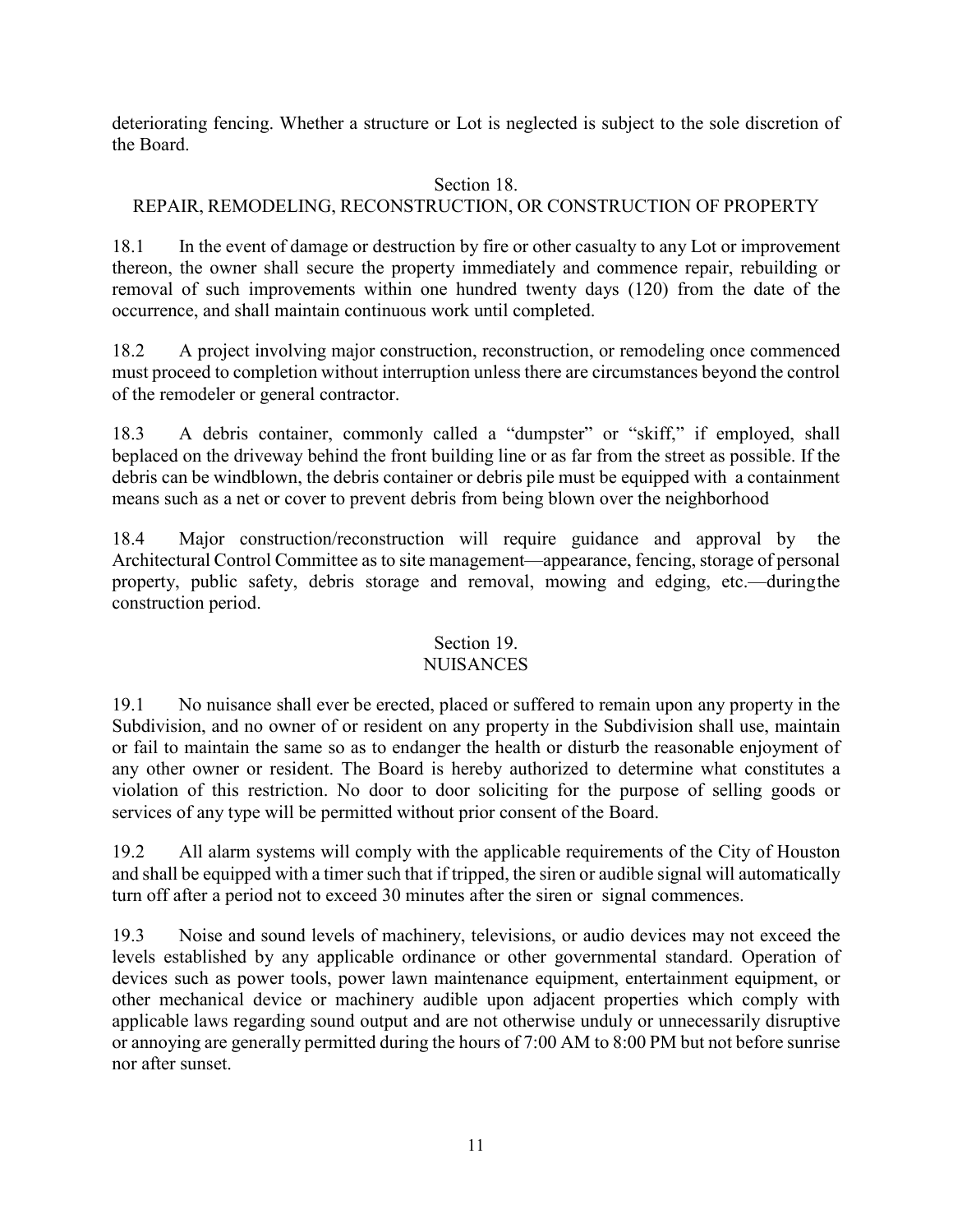## Section 20. SIGNS, FLAGS, AND YARD DÉCOR

20.1 No signs of any kind shall be displayed to the public view on any Lot except as permitted by this Section.

## 20.2 Sign Restriction Exceptions:

One sign of not more than five (5) square feet advertising the property for sale or rent, or advertising a home builder or contractor while construction is ongoing.

Two signs of not more than one (1) square foot stating the property has a security system and beware of dog signs.

Celebratory signs displayed for no more than seven (7) consecutive days. Celebratory signs include, but are not limited to, anniversary, birthday, graduation, and birth announcement signs.

Marilyn Estates Association announcements may be posted as required to provide public notice of meetings and events.

Campaign signs shall not exceed the time, size, and content parameters codified at section 259.002 of the Texas Election Code.

Signs of not more than five square feet (5') that pertain to schools, sports teams, or school teams, placed no more than five feet  $(5')$  from the house foundation, limited in quantity to the greater of two (2) or total number of children in the household.

Garage/yard sale signs may be posted not more than twenty-four (24)hours in advance of the garage or yard sale, and must be removed immediately after theconclusion of the garage or yard sale.

## 20.3 Flags

Flags are limited to the American flag, the Texas flag, flags of branches of the United States Armed Forces, flags required by section 202 of the Texas Property Code, collegiate flags, sports team flags, and flags permitted in section 20.4 of these Deed Restrictions. All other flags are prohibited. No more than two total collegiate or sports team flags are permitted per Lot.

### 20.4 Yard Décor

Furniture placed outside must be manufactured and designed for outdoor use. Décor visible from a street must not be offensive. Offensive shall mean décor that a reasonable person, applying local contemporary community standards, would find appealing to a prurient interest, in disrepair, excessive in number or size, demeaning or denigrating a person or group, or lacking integrity. Decor reported to the Board as offensive by any homeowner in Marilyn Estates is subject to the sole discretion of the Board.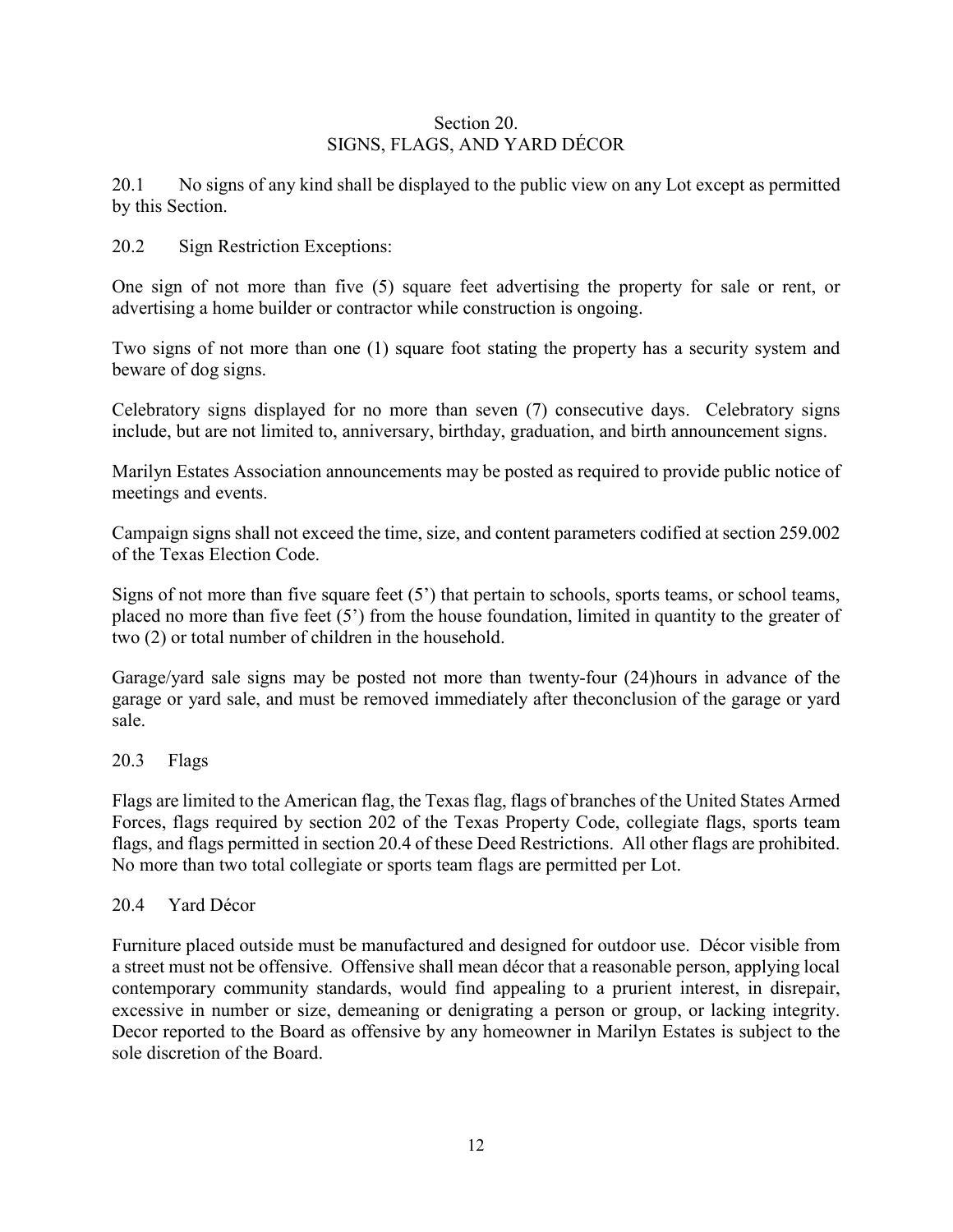Holiday décor visible from a street, including decorative flags, may not be displayed prior to the first day of the month prior to the relevant holiday (e.g., Christmas and Hanukkah décor may first be displayed November 1), and must be removed by the last day of the month following the relevant holiday (e.g., Christmas and Hanukkah décor must be removed by January 31). Seasonal décor, including decorative flags, may only be displayed within the respective season.

# Section 21.

## **VEHICLES**

21.1 No vehicle which is inoperative, wrecked, dismantled, partially dismantled, discarded, or which does not have lawfully affixed thereto, both an unexpired license plate or plates or license/registration certificate and a valid motor vehicle safety inspection certificate, shall be permitted upon any Lot if visible from a street or adjoining Lot. No vehicles can be parked on unpaved surfaces or obstructing the sidewalk.

#### Section 22.

## TRAILERS, COMMERCIAL AND RECREATION VEHICLES

22.1 No commercial vehicles, boats, jet skis, all-terrain vehicles, mobile homes, motor home recreation vehicles, trailers, or any other similar vehicle or device shall be placed on any Lot for any period for more than a total of seven (7) days in each calendar month in such a manner that it is unsightly, obstructive or visible from a street, except that any such vehicle or device may be stored or kept so long as it remains behind and inside the Lot building lines, and it is shielded from view from the street. "Commercial vehicle" means any vehicle that displays one or more magnetic signs or painted letters or decals at least 2" in height on the vehicle stating a name, a logo, or other designation of the person owning or operating the vehicle; vehicles intended for business purposes, including but not limited to taxis, limousines, buses, box trucks, tow trucks, pump trucks, construction equipment, and cherry pickers; and any vehicle registered as a commercial vehicle.

### Section 23. OIL AND MINING OPERATIONS

23.1 No oil drilling, oil development operations, oil refining, quarrying or mining operations of any kind shall be permitted upon or in any Lot, nor shall any wells, tanks, tunnels, mineral excavations or shafts be permitted upon or in any Lot. No derrick or other structure designed for use in exploring for or the production of oil, natural gas, or other minerals shall be erected, maintained or permitted upon any Lot.

## Section 24. PETS AND OTHER ANIMALS

24.1 No animals, livestock, or poultry of any kind shall be raised, bred or kept on any Lot, except that dogs, cats or other household pets may be kept provided that they are not kept, bred, or maintained for any commercial purposes and provided that they do not constitute a nuisance. No wild, exotic or domesticated animal that represents an unusual risk of harm shall be kept on any Lot. For purposes of this Section, feral cats are deemed to constitute a nuisance and feeding them is prohibited.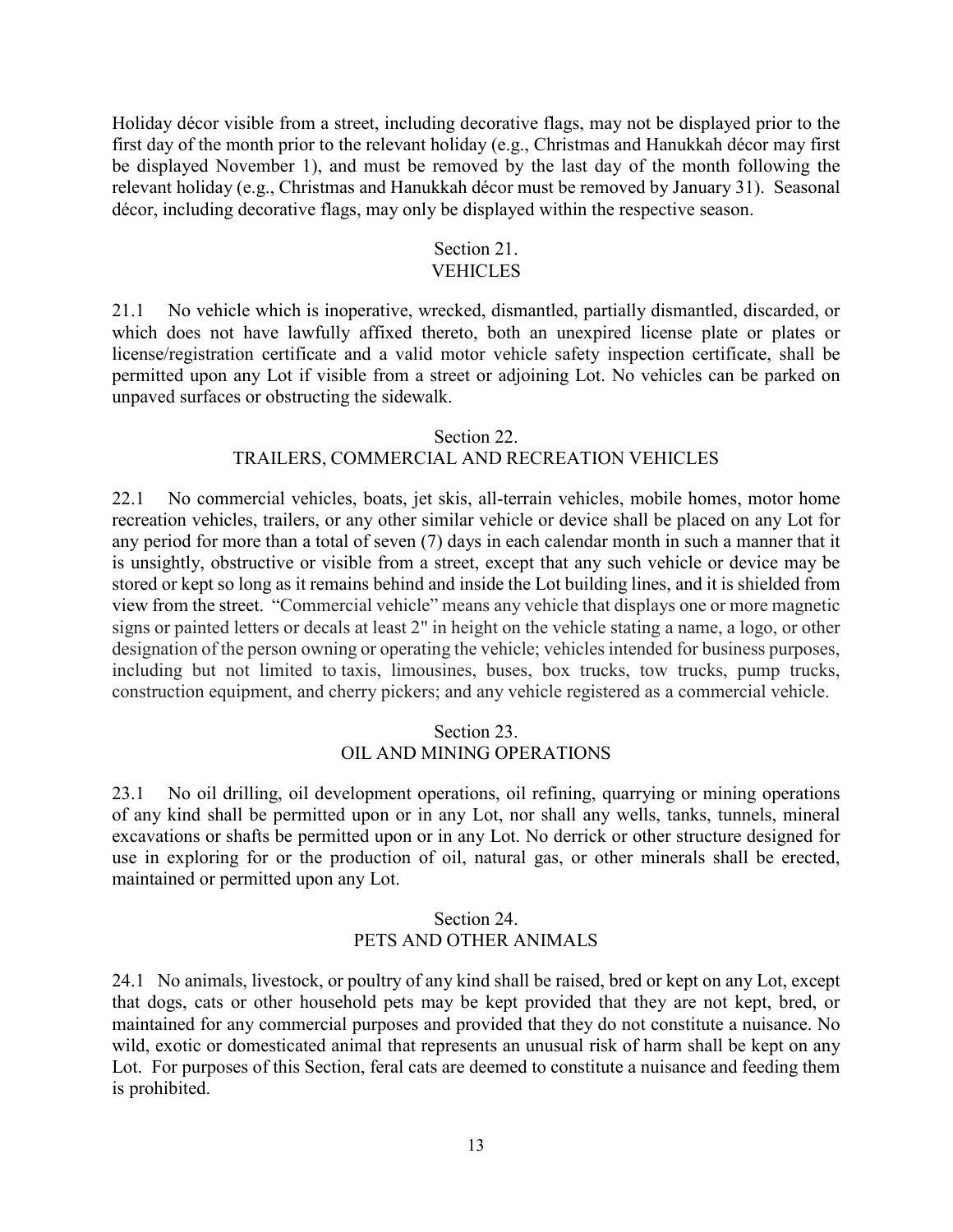#### Section 25. GARBAGE AND REFUSE STORAGE OR DISPOSAL

25.1 No Lot shall be used or maintained as a dumping ground for rubbish. Trash, garbage or other waste shall not be kept except in sanitary containers. Equipment for the storage or disposal of such material shall be kept in a clean and sanitary condition. Trash, garbage, other waste containers therefore shall not be placed or stored in a location visible from a street before the day immediately prior to a trash/garbage pickup day. All trash containers must be removed from sight as soon as possible, but not later than midnight on the trash/garbage pickup day.

Placement and pickup of types of heavy trash is governed by different requirements promulgated by the City of Houston Solid Waste Department. Reference may be made to the City of Houston websites for current regulations. The Marilyn Estates website may also include the current City regulations.

#### Section 26. YEARLY DUES AND FEES

#### 26.1 Creation of Assessments.

(a) Regular Assessments. Each lot in the subdivision shall be and is hereby made subject to an annual assessment. Such annual assessment shall be paid by the Owner of each lot and is due and payable to the Association by January 1st of each year to maintain the on-going operations of the Association and to support the various activities of the Architectural Control Committee. The initial amount of the annual assessment shall be seventy dollars (\$70.00).The Board of Directors of the Association in its discretion may increase this amount once per year provided that no such increase may exceed ten percent (10%) of the assessment for the prioryear, or the rate of inflation (as defined by the Consumer Price Index), whichever is greater. An increase in the amount of the annual assessment greater than ten percent (10%) of the assessmentfor the prior year or the rate of inflation may be imposed upon a simple majority vote of the Owners present at a meeting called by the Association. Proper notice of any meeting called for the purpose of increasing the amount of the annual assessment exceeding ten percent (10%) or the rate of inflation, whichever is greater, shall be published not less than fifteen (15) days in advance of such meeting, and shall clearly state the proposed dollar amount for the increase in the annual assessment. The Association may, as a separately itemized chargeincluded with and made part of the Regular Assessment, assess Owners for reimbursement of the cost of the provision of security services in the Marilyn Estates Subdivision. In the event that the cost of security services exceeds the amount collected for any year, other funds of the Association may be used on a temporary basis to cover the shortfall. However, any such loaned funds should be restored to the Association's general operating account through the adjustment of future security assessments.

(b) Special Assessments. In addition to the annual assessment authorized above, the Association may levy in any calendar year a special assessment applicable to that year for the purpose of defraying, in whole or in part, any anticipated extraordinary expenditure. Any such assessment must be approved by a majority of the Association members present at a meeting called by the Association. Proper notice of any meeting called for the purpose of imposing a special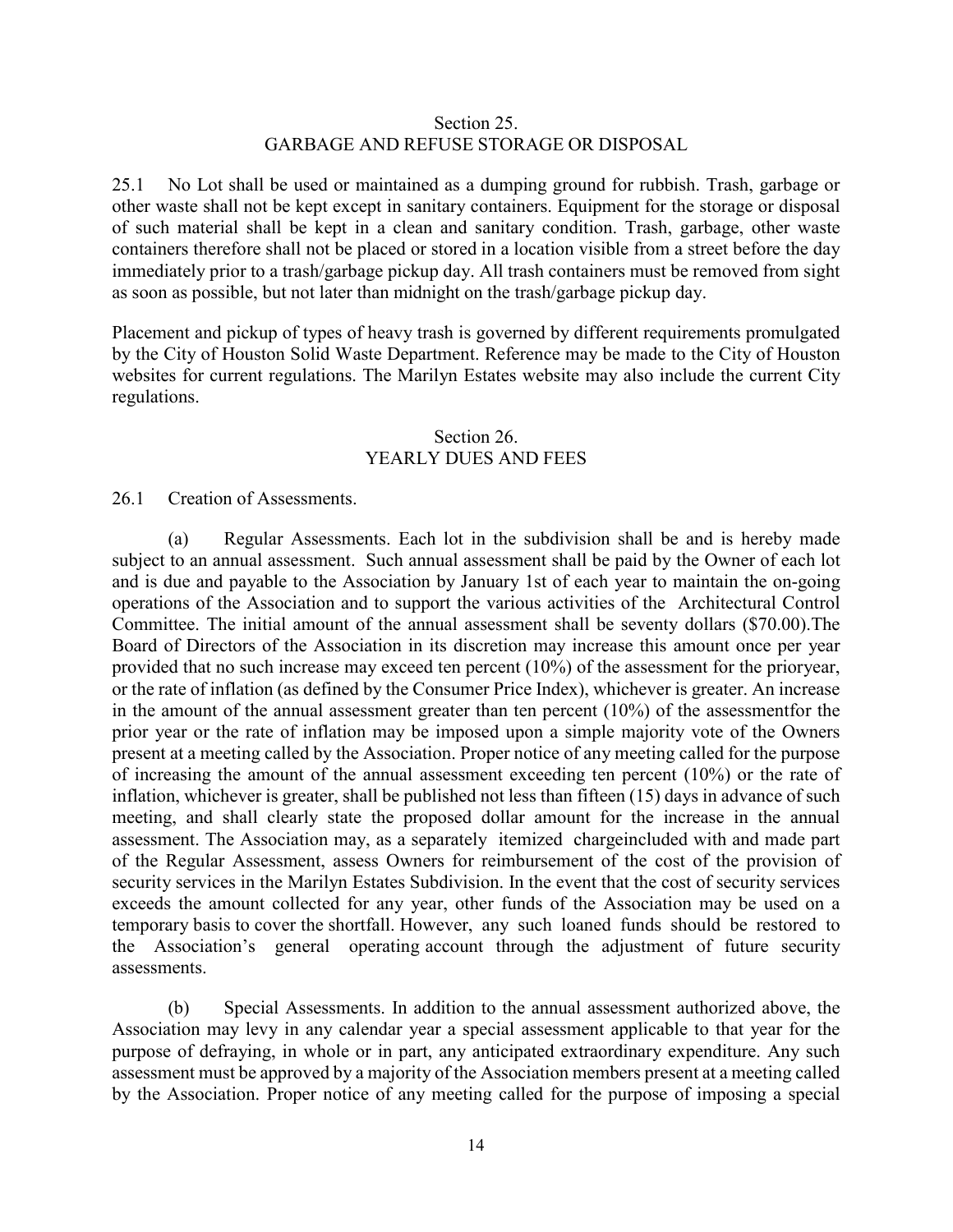assessment shall be published not less than fifteen (15) days in advance of such meeting, and shall clearly state the purpose and dollar amount of the special assessment.

(c) Both annual and special assessments must be fixed at a uniform rate for all lots.

## 26.2 Purpose of Assessments.

The regular or special assessments levied by the Association shall be used exclusively to promote the public safety, health, and welfare of the Owners and other residents of Marilyn Estates, as well as for: the enforcement of Deed Restrictions; safeguarding of property values; maintaining the properties in the Subdivision in neat and good order; capital improvements; covering operating deficits; and/or funding other necessary or desirable activities which the Association considers to be of general benefit to the current and future Owners or residents. The judgment of the Board of Directors of the Association in the expenditure of said funds shall be final and conclusive as long as such judgment is exercised ingood faith.

## 26.3 Enforcement of Assessments.

(a) If an Owner or resident does not pay the full annual assessment by March 31st of each calendar year or other charges within sixty (60) days after they are incurred, they shall be considered delinquent. All delinquent amounts shall accrue interest at the rate of ten percent (10%) per year, and the Association shall be entitled to reasonable attorneys' fees and other costs associated with the collection of any delinquent amounts. At the sole discretion of the Board of Directors, extended payment arrangements may be made. However, any such agreement must be in writing signed prior to March  $31<sup>st</sup>$  of the year of the assessment. If permitted by sucharrangement interest and penalties may be waived, provided that all sums due must be paid not later than the last day of the year in which the Assessment is made. The Board of Directors may impose reasonable late charges, and, if applicable returned check charges, for the late payment ofregular assessments or special assessments. Past due Assessments shall accrue simple interest at the rate of ten percent (10%) per year. Late charges, penalties, and returned check charges shall not accrue interest. Interest on past due Assessments shall be computed as simple interest and compound interest shall not be charged. Interest shall in no event exceed the maximum rate or amount of nonusurious interest that may be contracted for, taken, reserved, charged, or received under law.

(b) All assessments (together with any interest, expenses, and reasonable attorney fees in case ofdelinquency), shall be the personal obligation of the Owner at the time the assessment falls due. The Association may bring an action at law against the Owner to enforcethis personal obligation.

(c) In order to secure the payment of the annual assessment and any special assessments levied for those Lots in Marilyn Estates acquired after the effective date of these Deed Restrictions, a Vendor'sLien shall be and is hereby reserved upon each Lot and any portion thereof, which lien shall be enforceable through appropriate judicial proceedings by the Association. This lien shall be deemed subordinate to the lien or liens of any bank, insurance company, savings and loan institution or any other person which hereafter lends money for the purchase of any property within the subdivision, and/or for construction (including improvement) and/or permanent financing of improvements on any such property. Those assessments which are not paid promptly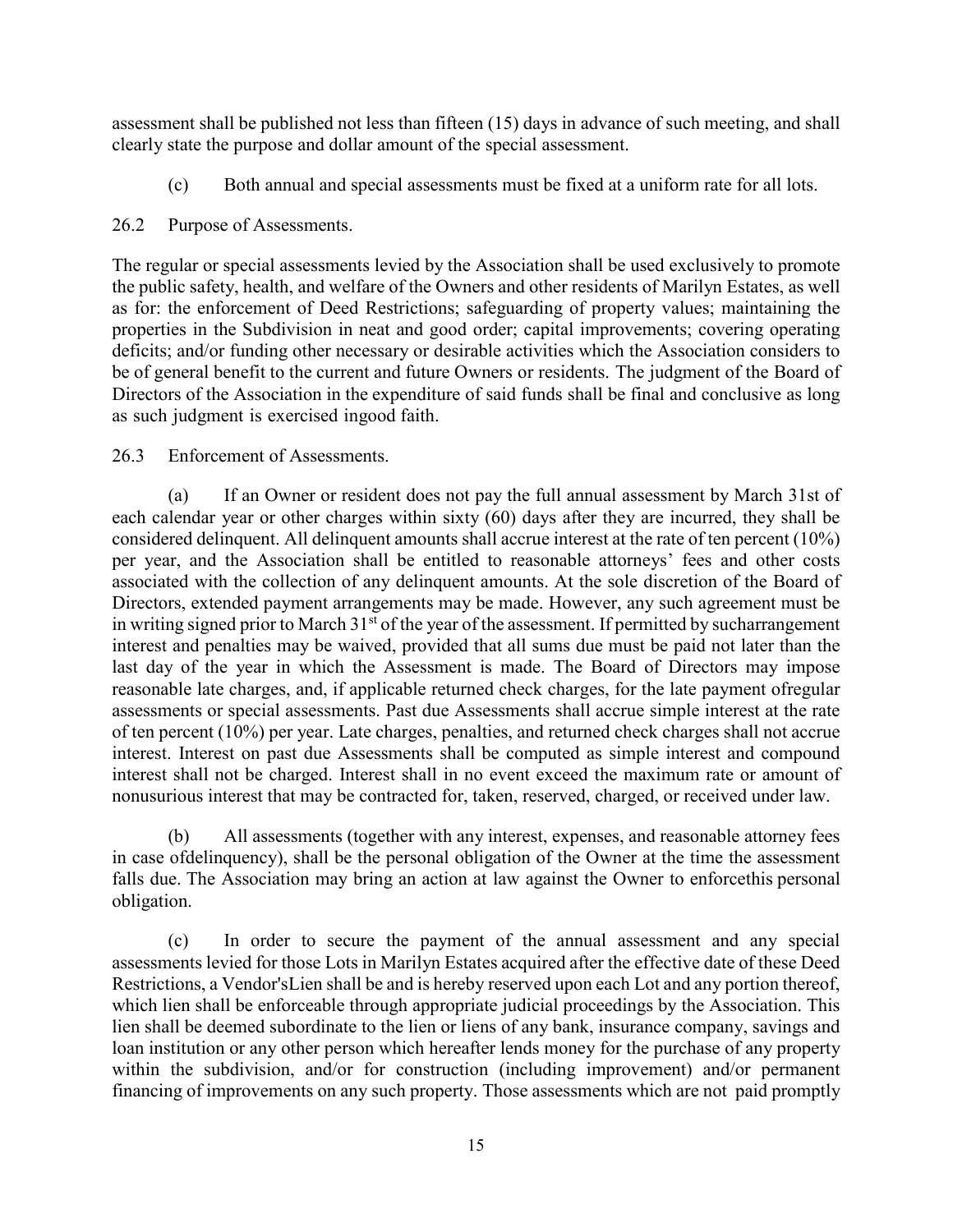when due, shall bear interest from and after the due date at the rate of ten percent(10%) per year, and the Association shall be entitled to collect reasonable collection charges, including attorney's fees, with respect to any assessment which is not paid promptly when due. Such interest, collection charges and attorneys' fees shall be secured in like manner as the assessment.

(d) The Association shall, on demand and for a reasonable charge, furnish a certificate signed by an officer of the Association, setting forth whether assessments against a specific Lot have been paid.

#### 26.4 Change of Ownership

It shall be the duty of each subsequent Owner of any Lot in Marilyn Estates to notify the Marilyn Estates Association of the change of ownership and to effect the correction of the Associations records. The Association shall charge a transfer fee of \$100.00 for amending its records. The Board shall have the right to amend this charge from time to time as it sees fit. The Marilyn Estates Association may acquire and own property for the benefit of the residents, with all of the rights of any private owner of any Lot in Marilyn Estates.

#### Section 27.

#### AMENDMENTS AND CHANGE TO DEED RESTRICTIONS

27.1 These Deed Restrictions may be amended and changed at any time by therecording of a written agreement signed and acknowledged by a simple majority of the then owners of all Lots in the Subdivision. Such amendment or change shall become effective upon being filed for record in the office of the County Clerk of Harris County, Texas. The person or persons requesting an amendment or change, or the Marilyn Estates Association if it be the requestor, shall bear all expenses in connection therewith. Any amendment or change to these Deed Restrictions shall not abrogate the purposes set out in this Instrument.

# Section 28.

# APPLICABILITY

28.1 These Deed Restrictions shall modify, change and take precedence over those deed restrictions previously filed of record in the office of the County Clerk for the various Sections of Marilyn Estates in the Deed Records of Harris County, Texas, and shall extend, continue, and preserve any lien previously created or existing which secured or secures yearly dues and fees assessed or to be assessed under these Deed Restrictions or the earlier deed restrictions referred to hereinabove.

#### Section 29. COURT PROCEEDINGS

29.1 The Association shall have the right, but not the duty, to enforce, by any proceedings at law or in equity, all assessments (including liens, fines, or other charges), conditions, covenants, easements, reservations and restrictions now or hereafter imposed by the provisions of these Deed Restrictions. The authority of the Association to enforce the Deed Restrictions shall not affect the right of any Owner to commence and maintain actions and suits to restrain and enjoin any violation or threatened violation of the provisions of these Deed Restrictions by another Owner.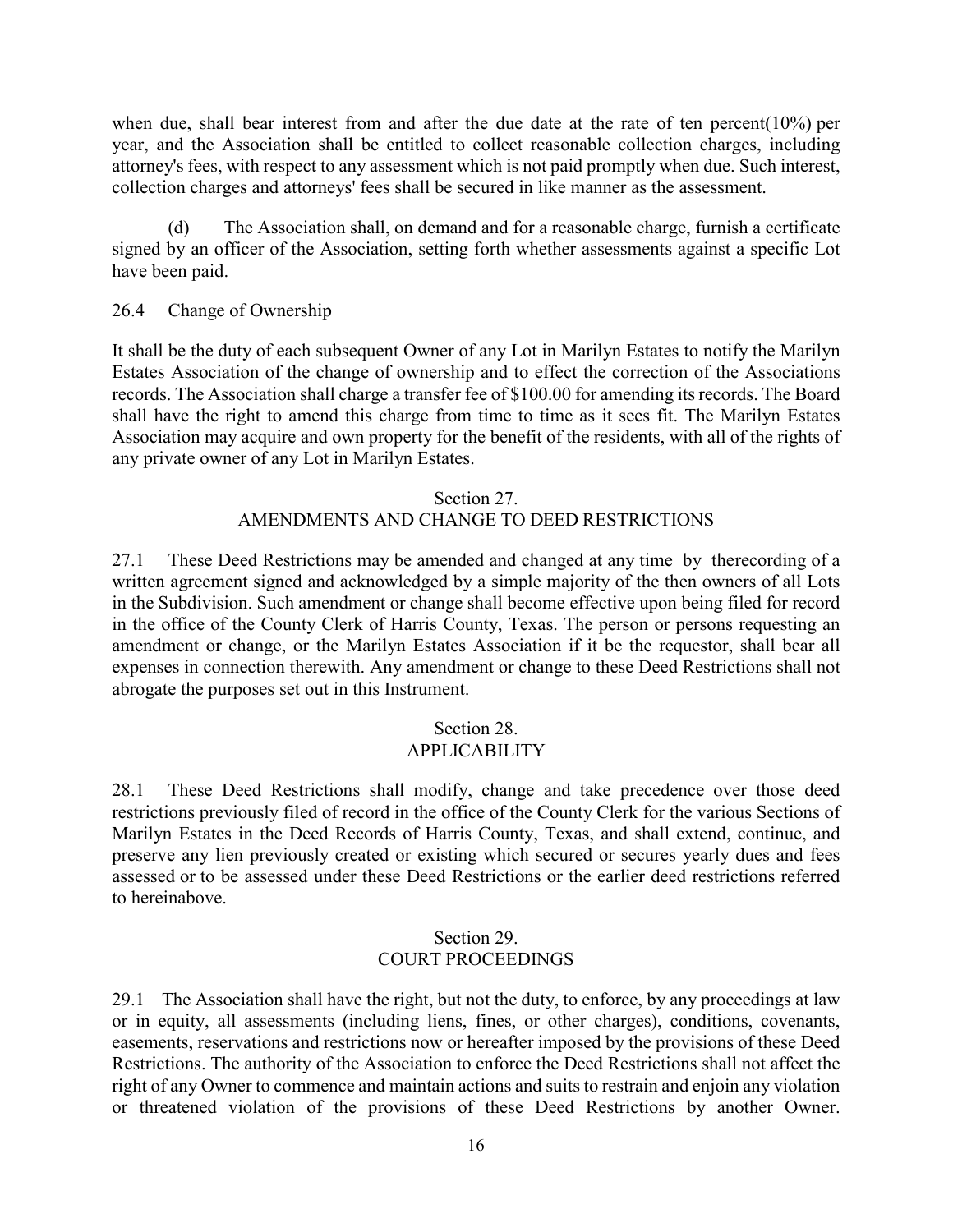Enforcement may beby proceedings at law and/or in equity against any person or persons violating or attempting to violate any restriction, covenant and condition herein contained, whether such enforcement is to restrain violation or to recover damages, or both. Failure of the Association or any Owner to enforce any provision of these Deed Restrictions does not constitute a waiver of the right to do so hereafter. The persons violating these Deed Restrictions shall be responsible for paying any and all courtcosts, attorney's fees, and other costs that are incurred by either the Association or any Owner in enforcing the provisions hereof.

#### Section 30. SEVERABILITY

30.1 Invalidation of any one of these covenants, restrictions or provisions or any part thereof by judgment or Court Order shall in no way affect any of the other restrictions, provisions and covenants which shall remain in full force and effect.

## Section 31. SAVINGS PROVISION

31.1 Existing conditions which were not a violation of the pre-existing deed restrictions, but which are nonconforming or violate these Deed Restrictions, will be permitted to continue until such time as they become damaged, destroyed, or functionally obsolete.

## Section 32. COUNTERPARTS

32.1 This instrument contains signature pages from various counterparts, each of which, when so executed shall be deemed to be an original. Such counterparts shall constitute one and the same instrument, and for recordation purposes, separate signature pages and acknowledgments may be affixed to the body of this original instrument without the necessity of recording the entirety of each separate counterpart.

### Section 33. INTERPRETATION

33.1 These Deed Restrictions shall be construed so as to give the broadest interpretation thereof and to facilitate their enforcement. Nothing in these Deed Restrictions shall ever be interpreted to authorize violation of any municipal, state or federal law.

33.2 The recording of the signed multiple counterparts of this instrument shall be treated as the recording of a singular original instrument as of the date and time that the first multiple counterpart is recorded.

33.3 The headings in these Deed Restrictions are for convenience in reference only and do not limit orotherwise affect the meaning of any provision hereof.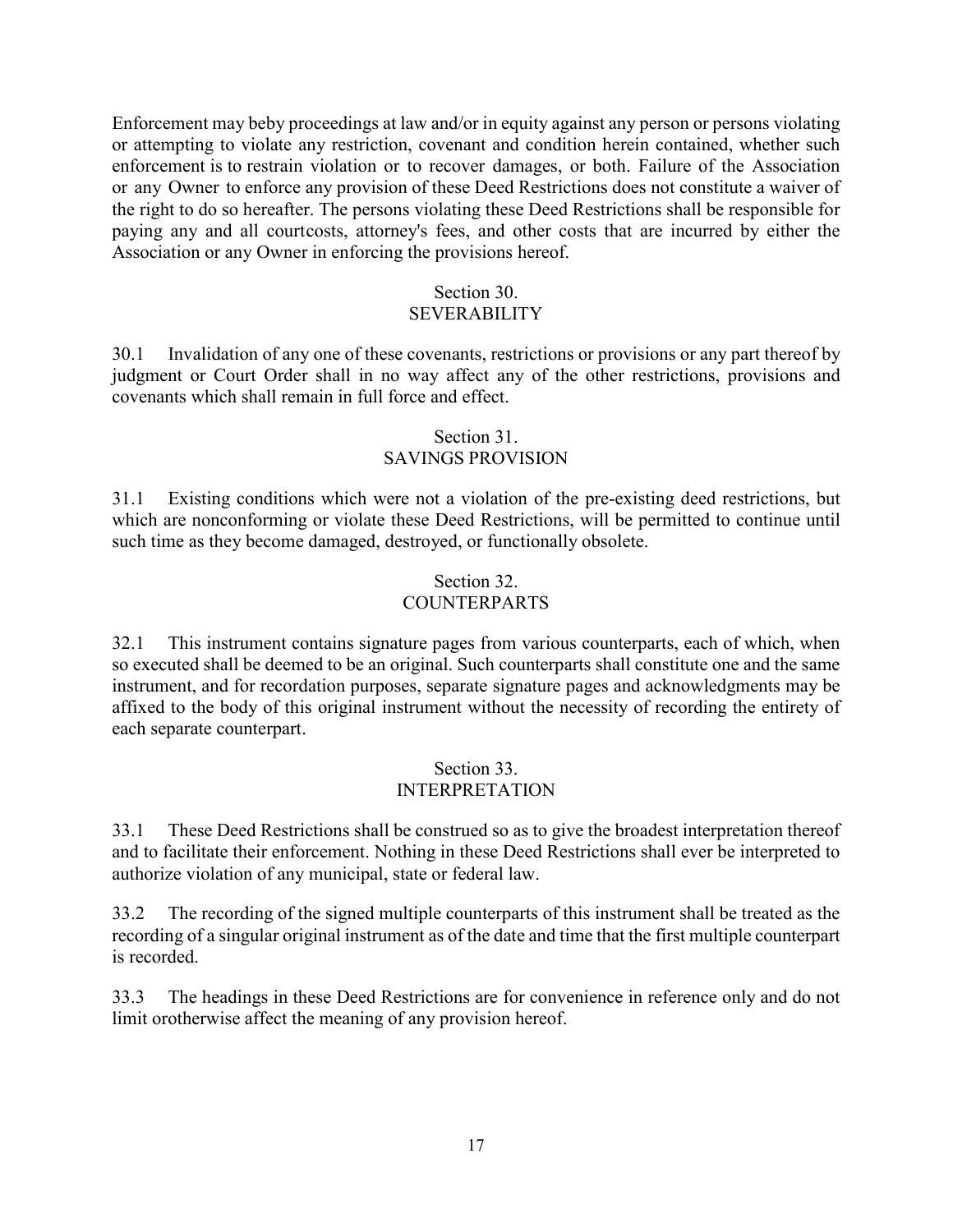## Section 34. **NOTICES**

34.1 Any notice permitted or required to be given to an Owner by these Deed Restrictions shall be deemed to have been properly sent when mailed, postage prepaid, registered or certified mail, return receipt requested, to the Owner of the property as named and at the address as stated in the records of the Harris County Appraisal District. Owners shall be conclusively presumed tobe on notice of the contents of any document mailed in this manner on the third business day after the article is deposited with the United States Postal Service. Additionally, the Association may, but shall not be required to, send additional copies of any notice via electronic means.